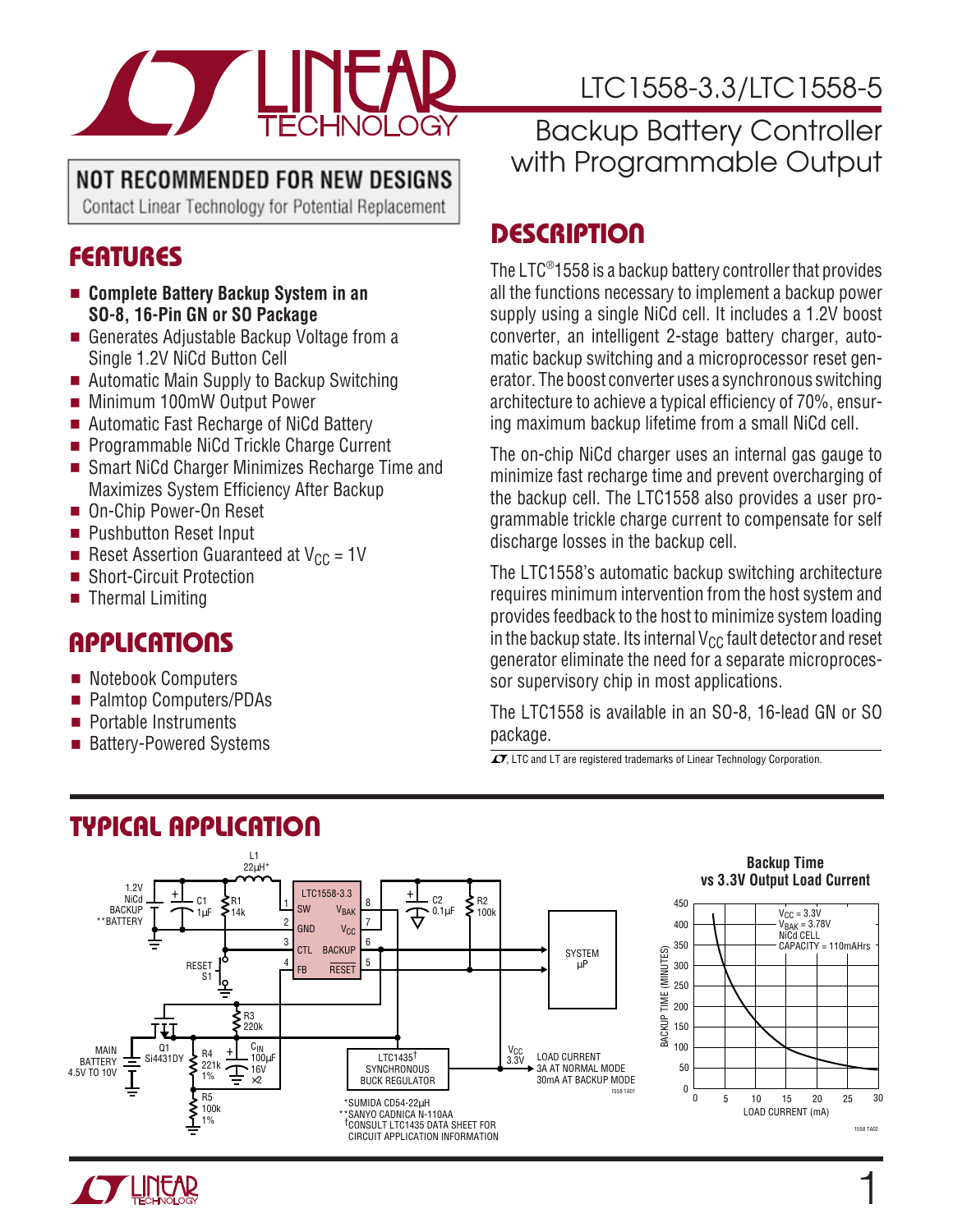## **ABSOLUTE MAXIMUM RATINGS W W W U**

#### **(Note 1)**

Terminal Voltages

| V <sub>BAK</sub> Output Current Short-Circuit Protected              |  |
|----------------------------------------------------------------------|--|
| Operating Ambient Temperature Range $0^{\circ}$ C to 70 $^{\circ}$ C |  |
|                                                                      |  |
|                                                                      |  |
| Lead Temperature (Soldering, 10 sec) 300°C                           |  |

## **PACKAGE/ORDER INFORMATION**



Consult factory for Industrial and Military grade parts.

## **ELECTRICAL CHARACTERISTICS**  $V_{BAT} = 1.2V$ ,  $T_A = 0^\circ C$  to 70 $^\circ C$  unless otherwise noted.

| <b>SYMBOL</b>               | <b>PARAMETER</b>                              | <b>CONDITIONS</b>                                                                             | MIN          | TYP        | <b>MAX</b>     | <b>UNITS</b>  |
|-----------------------------|-----------------------------------------------|-----------------------------------------------------------------------------------------------|--------------|------------|----------------|---------------|
|                             | <b>Battery Backup Switching</b>               |                                                                                               |              |            |                |               |
| $V_{CC}$                    | <b>Operating Voltage Range</b>                | LTC1558-3.3<br>LTC1558-5                                                                      | 2.90<br>4.40 |            | 3.465<br>5.250 | V<br>V        |
| <b>V<sub>BAT</sub></b>      | Backup Battery Cell Voltage                   |                                                                                               | 1.0          | 1.2        | 1.5            | V             |
| V <sub>REF</sub>            | Internal Reference Voltage                    |                                                                                               | 1.247        | 1.272      | 1.297          | V             |
| lycc                        | Quiescent Supply Current (Note 2)             |                                                                                               |              | 155        | 250            | μA            |
| <b>I</b> BAT                | Peak Inductor Current (Backup Mode)           | Boost Converter in Low Current Mode (Note 7)<br>Boost Converter in High Current Mode (Note 7) | 80<br>225    | 165<br>330 | 225<br>445     | mA<br>mA      |
| BAT(SHDN)                   | <b>Battery Standby Current</b>                | $V_{CC} = 0V$                                                                                 |              | 0.1        | 15             | μA            |
| I <sub>VCC</sub> (SHDN)     | Supply Current During Shutdown (Note 3)       |                                                                                               |              |            | 50             | μA            |
| $V_{BAK(ON)}$               | Backup Request Trip Point                     | Voltage at V <sub>FB</sub> Relative to V <sub>RFF</sub>                                       | $-10.5$      | $-7.5$     | $-5.5$         | $\frac{0}{0}$ |
| $V_{\text{BST}(\text{ON})}$ | <b>Boost Converter Assertion Trip Point</b>   | Voltage at $V_{FB}$ Relative to $V_{BFF}$                                                     | $-10.5$      | $-7.5$     | $-5.5$         | $\frac{0}{0}$ |
| $V_{BAK(OFF)}$              | <b>Backup Deassertion Trip Point</b>          | Voltage at V <sub>FB</sub> Relative to V <sub>REF</sub>                                       | $-9$         | $-6$       | $-4$           | $\frac{0}{0}$ |
| VBST <sub>(OFF)</sub>       | <b>Boost Converter Deassertion Trip Point</b> | Voltage at V <sub>FB</sub> Relative to V <sub>RFF</sub>                                       | $-10.5$      | $-7.5$     | $-5.5$         | $\frac{0}{0}$ |
| <b>VLOBAT</b>               | Low V <sub>BAT</sub> Detect (Note 3)          |                                                                                               | 0.95         |            | 1.05           | V             |

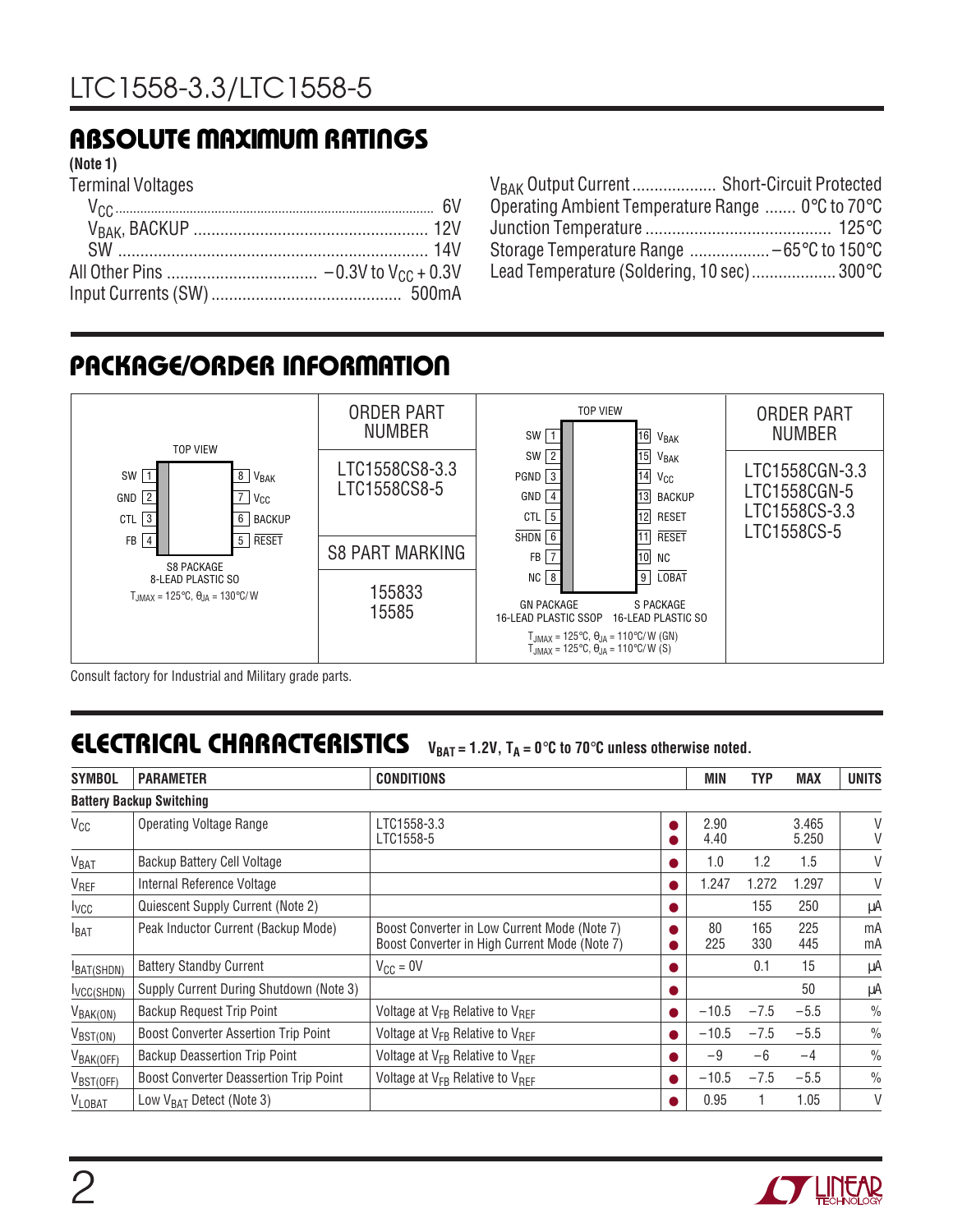## **ELECTRICAL CHARACTERISTICS**  $V_{BAT} = 1.2V$ ,  $T_A = 0^\circ \text{C}$  to 70 $^\circ \text{C}$  unless otherwise noted.

| V <sub>CC</sub> UVLO Trip Voltage (Note 4)<br>LTC1558-3.3<br>2.90<br>3.00<br>3.10<br>VUVLO(ON)<br>4.55<br>LTC1558-5<br>4.40<br>4.70<br>V <sub>CC</sub> UVLO Recovery Trip Voltage (Note 4)<br>LTC1558-3.3<br>3.00<br>3.10<br>3.20<br>VUVLO(OFF)<br>4.55<br>4.70<br>LTC1558-5<br>4.85<br>V <sub>BAT</sub> UVLO Trip Voltage (Note 5)<br>0.85<br>0.9<br>0.95<br>VLOBAT<br><b>Backup Battery Charger</b><br><b>Battery Charge Current</b><br>11<br>16<br>Fast Recharge<br>21<br><b>I</b> CHGF<br>Programmable Trickle Charge Current Range<br>0.05<br>$\overline{2}$<br><b>I</b> CHGT<br>Fast Recharge Factor (Note 6)<br>1.35<br>1.6<br>1.85<br>QRECH<br>8<br>Nominal Trickle Charge Multiplier Factor<br>10<br>12<br>$Q_{TRK}$<br>$I_{CHGT} = 1mA$<br>0.45<br>Trickle Charge Clamp Voltage<br>0.5<br>0.55<br>$I_{CHGT} = 1mA$<br>V <sub>CTL</sub> (CLAMP)<br><b>Pushbutton Reset</b><br><b>CTL Input Threshold</b><br>250<br>V <sub>CTL</sub><br>CTL Input Low Time (Debounce Time)<br>20<br>$t_{\text{CTL}}$<br><b>Reset Timer</b><br><b>Pushbutton Duration for Hard Reset</b><br>1.10<br>1.8<br>3.4<br><sup>t</sup> HRESET<br><b>RESET Pulse Width</b><br>50<br>80<br>V <sub>CTL</sub> Low for < t <sub>HRESET</sub> (Soft Reset)<br>150<br>t <sub>RST</sub><br>115<br>185<br>345<br>$V_{\text{CTL}}$ Low for > $t_{\text{HREF}}$ (Hard Reset)<br>5<br>200<br><b>RESET Output Voltage</b><br>V <sub>RST1</sub><br>$V_{CC} = 1V$ , $I_{SINK} = 10\mu A$<br>O<br><b>RESET Output Voltage</b><br>$V_{CC} = 4.25V$ , $I_{SINK} = 1.6mA$<br>0.1<br>V <sub>RST</sub><br>0.4<br>O<br>Output Source Current, $V_{CC} = 3.3V$<br><b>RESET Output Current</b><br>10<br>$I_{SC}$<br>Output Source Current, V <sub>CC</sub> = 5V<br>20<br>Output Sink Current, $V_{CC} = 3.3V$<br><b>Short-Circuit Current</b><br>20<br>Output Sink Current, $V_{CC} = 5V$<br>40<br><b>Internal V<sub>CC</sub> Monitor Comparator</b><br>9<br>VUVLO(ON) Comparator Propagation<br>$\Delta V_{\text{CC}} = -(9\% V_{\text{CC}} + 300 \text{mV})$ , $V_{\text{OD}} = 300 \text{mV}$<br>t <sub>PLH</sub><br>Delay (Rising)<br><b>Shutdown Pin (Note 3)</b><br><b>SHDN</b> Input Threshold<br>Logic Low, V <sub>II</sub><br>0.8<br><b>V<sub>SHDN</sub></b><br>0<br>$\overline{2}$<br>Logic High, V <sub>IH</sub><br>SHDN Pin Bias Current<br>8<br>15<br>$V_{CC}$ = 5V, $V_{\overline{SHDN}}$ = 0V<br>$l$ <sub>SHDN</sub><br><b>Feedback Pin</b> | <b>SYMBOL</b> | <b>PARAMETER</b>    | <b>CONDITIONS</b> | <b>MIN</b> | <b>TYP</b> | <b>MAX</b> | <b>UNITS</b> |
|-------------------------------------------------------------------------------------------------------------------------------------------------------------------------------------------------------------------------------------------------------------------------------------------------------------------------------------------------------------------------------------------------------------------------------------------------------------------------------------------------------------------------------------------------------------------------------------------------------------------------------------------------------------------------------------------------------------------------------------------------------------------------------------------------------------------------------------------------------------------------------------------------------------------------------------------------------------------------------------------------------------------------------------------------------------------------------------------------------------------------------------------------------------------------------------------------------------------------------------------------------------------------------------------------------------------------------------------------------------------------------------------------------------------------------------------------------------------------------------------------------------------------------------------------------------------------------------------------------------------------------------------------------------------------------------------------------------------------------------------------------------------------------------------------------------------------------------------------------------------------------------------------------------------------------------------------------------------------------------------------------------------------------------------------------------------------------------------------------------------------------------------------------------------------------------------------------------------------------------------------------------------------------------------------------------------------------------------------------------------------------------------------------------------|---------------|---------------------|-------------------|------------|------------|------------|--------------|
|                                                                                                                                                                                                                                                                                                                                                                                                                                                                                                                                                                                                                                                                                                                                                                                                                                                                                                                                                                                                                                                                                                                                                                                                                                                                                                                                                                                                                                                                                                                                                                                                                                                                                                                                                                                                                                                                                                                                                                                                                                                                                                                                                                                                                                                                                                                                                                                                                   |               |                     |                   |            |            |            | $\vee$<br>V  |
|                                                                                                                                                                                                                                                                                                                                                                                                                                                                                                                                                                                                                                                                                                                                                                                                                                                                                                                                                                                                                                                                                                                                                                                                                                                                                                                                                                                                                                                                                                                                                                                                                                                                                                                                                                                                                                                                                                                                                                                                                                                                                                                                                                                                                                                                                                                                                                                                                   |               |                     |                   |            |            |            | $\vee$<br>V  |
|                                                                                                                                                                                                                                                                                                                                                                                                                                                                                                                                                                                                                                                                                                                                                                                                                                                                                                                                                                                                                                                                                                                                                                                                                                                                                                                                                                                                                                                                                                                                                                                                                                                                                                                                                                                                                                                                                                                                                                                                                                                                                                                                                                                                                                                                                                                                                                                                                   |               |                     |                   |            |            |            | V            |
|                                                                                                                                                                                                                                                                                                                                                                                                                                                                                                                                                                                                                                                                                                                                                                                                                                                                                                                                                                                                                                                                                                                                                                                                                                                                                                                                                                                                                                                                                                                                                                                                                                                                                                                                                                                                                                                                                                                                                                                                                                                                                                                                                                                                                                                                                                                                                                                                                   |               |                     |                   |            |            |            |              |
|                                                                                                                                                                                                                                                                                                                                                                                                                                                                                                                                                                                                                                                                                                                                                                                                                                                                                                                                                                                                                                                                                                                                                                                                                                                                                                                                                                                                                                                                                                                                                                                                                                                                                                                                                                                                                                                                                                                                                                                                                                                                                                                                                                                                                                                                                                                                                                                                                   |               |                     |                   |            |            |            | mA           |
|                                                                                                                                                                                                                                                                                                                                                                                                                                                                                                                                                                                                                                                                                                                                                                                                                                                                                                                                                                                                                                                                                                                                                                                                                                                                                                                                                                                                                                                                                                                                                                                                                                                                                                                                                                                                                                                                                                                                                                                                                                                                                                                                                                                                                                                                                                                                                                                                                   |               |                     |                   |            |            |            | mA           |
|                                                                                                                                                                                                                                                                                                                                                                                                                                                                                                                                                                                                                                                                                                                                                                                                                                                                                                                                                                                                                                                                                                                                                                                                                                                                                                                                                                                                                                                                                                                                                                                                                                                                                                                                                                                                                                                                                                                                                                                                                                                                                                                                                                                                                                                                                                                                                                                                                   |               |                     |                   |            |            |            | C/C          |
|                                                                                                                                                                                                                                                                                                                                                                                                                                                                                                                                                                                                                                                                                                                                                                                                                                                                                                                                                                                                                                                                                                                                                                                                                                                                                                                                                                                                                                                                                                                                                                                                                                                                                                                                                                                                                                                                                                                                                                                                                                                                                                                                                                                                                                                                                                                                                                                                                   |               |                     |                   |            |            |            | A/A          |
|                                                                                                                                                                                                                                                                                                                                                                                                                                                                                                                                                                                                                                                                                                                                                                                                                                                                                                                                                                                                                                                                                                                                                                                                                                                                                                                                                                                                                                                                                                                                                                                                                                                                                                                                                                                                                                                                                                                                                                                                                                                                                                                                                                                                                                                                                                                                                                                                                   |               |                     |                   |            |            |            | $\mathsf{V}$ |
|                                                                                                                                                                                                                                                                                                                                                                                                                                                                                                                                                                                                                                                                                                                                                                                                                                                                                                                                                                                                                                                                                                                                                                                                                                                                                                                                                                                                                                                                                                                                                                                                                                                                                                                                                                                                                                                                                                                                                                                                                                                                                                                                                                                                                                                                                                                                                                                                                   |               |                     |                   |            |            |            |              |
|                                                                                                                                                                                                                                                                                                                                                                                                                                                                                                                                                                                                                                                                                                                                                                                                                                                                                                                                                                                                                                                                                                                                                                                                                                                                                                                                                                                                                                                                                                                                                                                                                                                                                                                                                                                                                                                                                                                                                                                                                                                                                                                                                                                                                                                                                                                                                                                                                   |               |                     |                   |            |            |            | mV           |
|                                                                                                                                                                                                                                                                                                                                                                                                                                                                                                                                                                                                                                                                                                                                                                                                                                                                                                                                                                                                                                                                                                                                                                                                                                                                                                                                                                                                                                                                                                                                                                                                                                                                                                                                                                                                                                                                                                                                                                                                                                                                                                                                                                                                                                                                                                                                                                                                                   |               |                     |                   |            |            |            | ms           |
|                                                                                                                                                                                                                                                                                                                                                                                                                                                                                                                                                                                                                                                                                                                                                                                                                                                                                                                                                                                                                                                                                                                                                                                                                                                                                                                                                                                                                                                                                                                                                                                                                                                                                                                                                                                                                                                                                                                                                                                                                                                                                                                                                                                                                                                                                                                                                                                                                   |               |                     |                   |            |            |            |              |
|                                                                                                                                                                                                                                                                                                                                                                                                                                                                                                                                                                                                                                                                                                                                                                                                                                                                                                                                                                                                                                                                                                                                                                                                                                                                                                                                                                                                                                                                                                                                                                                                                                                                                                                                                                                                                                                                                                                                                                                                                                                                                                                                                                                                                                                                                                                                                                                                                   |               |                     |                   |            |            |            | S            |
|                                                                                                                                                                                                                                                                                                                                                                                                                                                                                                                                                                                                                                                                                                                                                                                                                                                                                                                                                                                                                                                                                                                                                                                                                                                                                                                                                                                                                                                                                                                                                                                                                                                                                                                                                                                                                                                                                                                                                                                                                                                                                                                                                                                                                                                                                                                                                                                                                   |               |                     |                   |            |            |            | μS<br>ms     |
|                                                                                                                                                                                                                                                                                                                                                                                                                                                                                                                                                                                                                                                                                                                                                                                                                                                                                                                                                                                                                                                                                                                                                                                                                                                                                                                                                                                                                                                                                                                                                                                                                                                                                                                                                                                                                                                                                                                                                                                                                                                                                                                                                                                                                                                                                                                                                                                                                   |               |                     |                   |            |            |            | mV           |
|                                                                                                                                                                                                                                                                                                                                                                                                                                                                                                                                                                                                                                                                                                                                                                                                                                                                                                                                                                                                                                                                                                                                                                                                                                                                                                                                                                                                                                                                                                                                                                                                                                                                                                                                                                                                                                                                                                                                                                                                                                                                                                                                                                                                                                                                                                                                                                                                                   |               |                     |                   |            |            |            | $\vee$       |
|                                                                                                                                                                                                                                                                                                                                                                                                                                                                                                                                                                                                                                                                                                                                                                                                                                                                                                                                                                                                                                                                                                                                                                                                                                                                                                                                                                                                                                                                                                                                                                                                                                                                                                                                                                                                                                                                                                                                                                                                                                                                                                                                                                                                                                                                                                                                                                                                                   |               |                     |                   |            |            |            | mA<br>mA     |
|                                                                                                                                                                                                                                                                                                                                                                                                                                                                                                                                                                                                                                                                                                                                                                                                                                                                                                                                                                                                                                                                                                                                                                                                                                                                                                                                                                                                                                                                                                                                                                                                                                                                                                                                                                                                                                                                                                                                                                                                                                                                                                                                                                                                                                                                                                                                                                                                                   |               |                     |                   |            |            |            | mA<br>mA     |
|                                                                                                                                                                                                                                                                                                                                                                                                                                                                                                                                                                                                                                                                                                                                                                                                                                                                                                                                                                                                                                                                                                                                                                                                                                                                                                                                                                                                                                                                                                                                                                                                                                                                                                                                                                                                                                                                                                                                                                                                                                                                                                                                                                                                                                                                                                                                                                                                                   |               |                     |                   |            |            |            |              |
|                                                                                                                                                                                                                                                                                                                                                                                                                                                                                                                                                                                                                                                                                                                                                                                                                                                                                                                                                                                                                                                                                                                                                                                                                                                                                                                                                                                                                                                                                                                                                                                                                                                                                                                                                                                                                                                                                                                                                                                                                                                                                                                                                                                                                                                                                                                                                                                                                   |               |                     |                   |            |            |            | μs           |
|                                                                                                                                                                                                                                                                                                                                                                                                                                                                                                                                                                                                                                                                                                                                                                                                                                                                                                                                                                                                                                                                                                                                                                                                                                                                                                                                                                                                                                                                                                                                                                                                                                                                                                                                                                                                                                                                                                                                                                                                                                                                                                                                                                                                                                                                                                                                                                                                                   |               |                     |                   |            |            |            |              |
|                                                                                                                                                                                                                                                                                                                                                                                                                                                                                                                                                                                                                                                                                                                                                                                                                                                                                                                                                                                                                                                                                                                                                                                                                                                                                                                                                                                                                                                                                                                                                                                                                                                                                                                                                                                                                                                                                                                                                                                                                                                                                                                                                                                                                                                                                                                                                                                                                   |               |                     |                   |            |            |            | V<br>$\vee$  |
|                                                                                                                                                                                                                                                                                                                                                                                                                                                                                                                                                                                                                                                                                                                                                                                                                                                                                                                                                                                                                                                                                                                                                                                                                                                                                                                                                                                                                                                                                                                                                                                                                                                                                                                                                                                                                                                                                                                                                                                                                                                                                                                                                                                                                                                                                                                                                                                                                   |               |                     |                   |            |            |            | μA           |
|                                                                                                                                                                                                                                                                                                                                                                                                                                                                                                                                                                                                                                                                                                                                                                                                                                                                                                                                                                                                                                                                                                                                                                                                                                                                                                                                                                                                                                                                                                                                                                                                                                                                                                                                                                                                                                                                                                                                                                                                                                                                                                                                                                                                                                                                                                                                                                                                                   |               |                     |                   |            |            |            |              |
|                                                                                                                                                                                                                                                                                                                                                                                                                                                                                                                                                                                                                                                                                                                                                                                                                                                                                                                                                                                                                                                                                                                                                                                                                                                                                                                                                                                                                                                                                                                                                                                                                                                                                                                                                                                                                                                                                                                                                                                                                                                                                                                                                                                                                                                                                                                                                                                                                   | $I_{FB}$      | FB Pin Bias Current |                   |            | 1          | 10         | nA           |

The ● denotes specifications which apply over the full operating temperature range.

**Note 1:** Absolute Maximum Ratings are those values beyond which the life of a device may be impaired.

**Note 2:** Quiescent current is measured during pushbutton reset.

**Note 3:** Only applies to 16-pin version.

**Note 4:** Thresholds will track each other and are guaranteed not to overlap.

**Note 5:** Low cell voltage reset is only triggered when  $0.25V < V_{\text{CTL}} < 0.9V$ for at least 20µs while in backup mode.

**Note 6:** Fast recharge factor is defined as the ratio of charge replenished to the NiCd battery during fast recharge to the charge drawn from the NiCd battery during backup.

**Note 7:** The LTC1558 switches automatically between the low and high operating current levels. See Applications Information for more details.

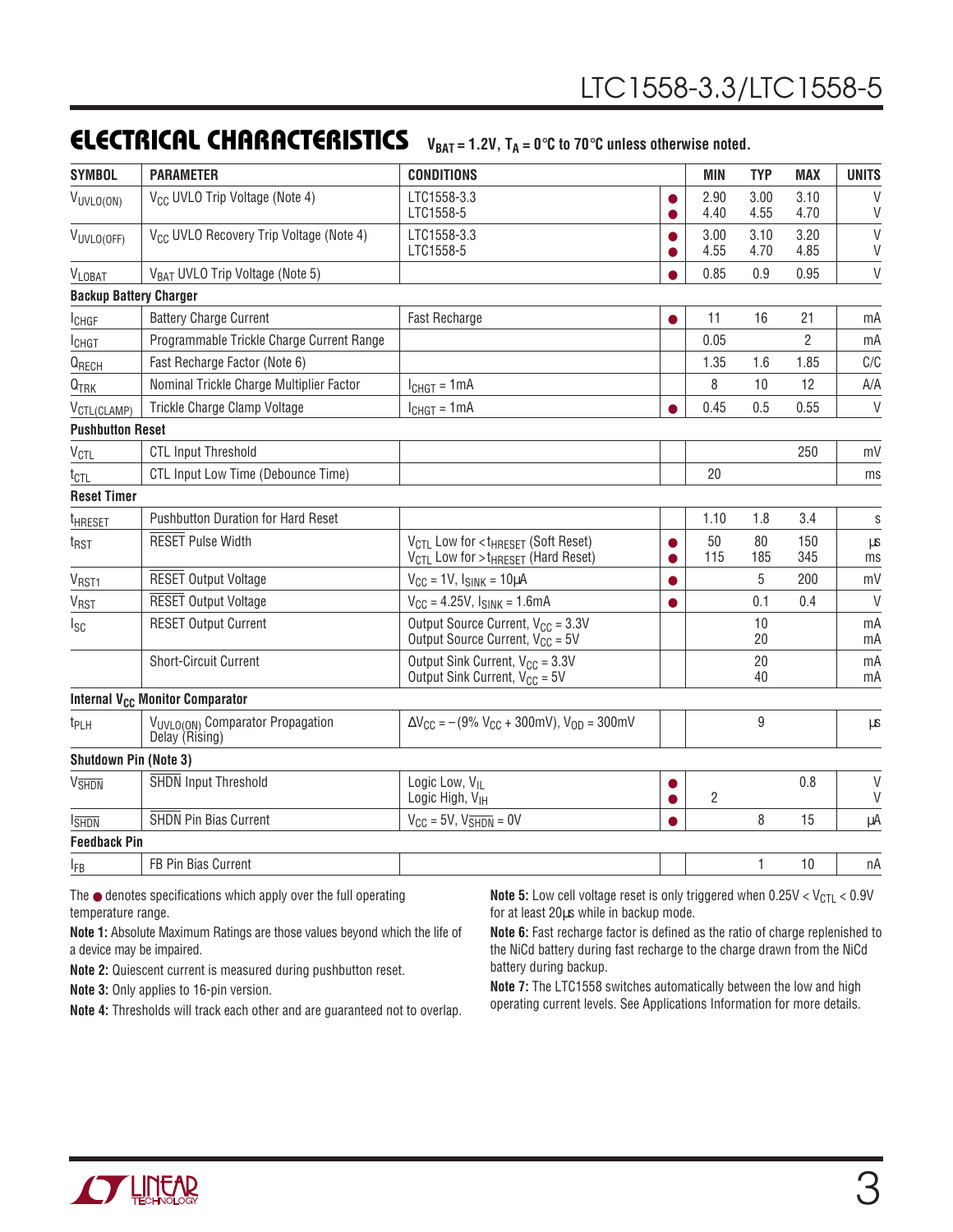# **TYPICAL PERFORMANCE CHARACTERISTICS U W**





10

75

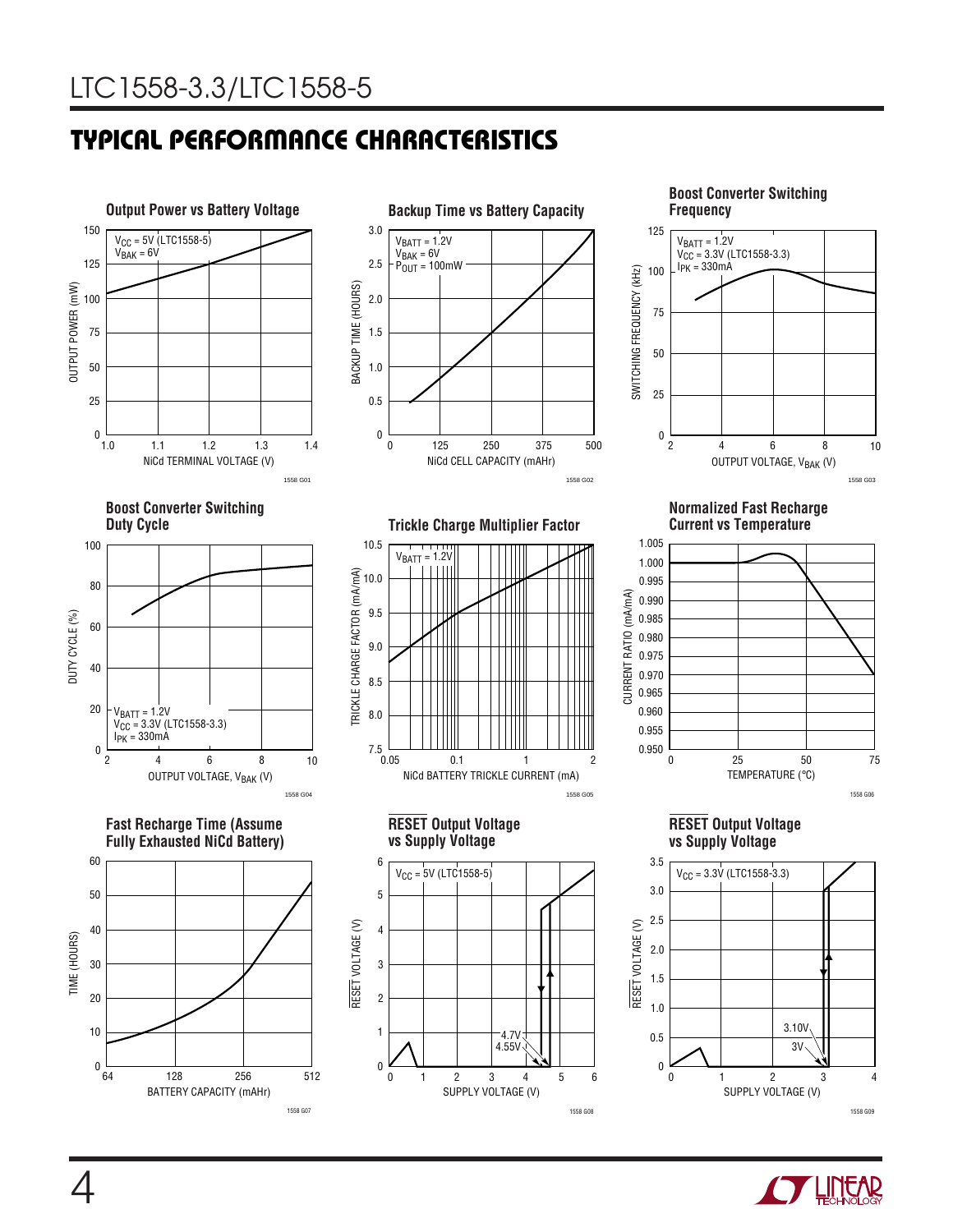## **PIN FUNCTIONS**

#### **Pin Numbers are Shown First for the SO-8 Package Then the GN16 and S16 Packages**

**SW (Pins 1/1, 2):** Boost Converter Switching Node. Connect a 22µH inductor from SW to the positive terminal of the backup cell. In backup mode, this node is alternately switched between ground and  $V_{BAK}$ , generating the backup output voltage. In fast or trickle charge mode, an internal regulator outputs a constant DC current from this pin through the 22µH inductor and into the NiCd battery. During power-up or undervoltage lockout (UVLO), the SW pin enters a high impedance state.

**GND (Pins 2/4):** System Ground. The low power internal circuitry returns to this pin in the 16-pin packages. GND and PGND are bonded together to this pin in the SO-8.

**CTL (Pins 3/5):** Control. This pin provides three functions. In backup mode this pin enters a high impedance state and monitors the backup battery cell voltage ( $V_{BAT}$ ). If  $V_{BAT}$ drops below 0.9V, the LTC1558 enters into UVLO. During trickle charge mode, an external resistor  $R_{\text{EXT}}$  sets the trickle charge current. In all modes, pulling the CTL pin below 250mV will generate either a "soft" or "hard" reset pulse. See the Applications Information section for more information.

**FB (Pins 4/7):** Output Voltage Feedback. This pin is fed to the LTC1558's internal comparators. The boost converter's output voltage is set with an external resistor divider connected from  $V_{\text{BAK}}$  to FB. The LTC1558 enters backup mode when FB drops 7.5% below the internal reference voltage ( $V_{\text{RFF}}$ ). During backup, the boost converter runs whenever FB drops below this ( $V_{RFF}$  – 7.5%) threshold. The LTC1558 exits backup mode when FB rises above  $(V_{REF}-6%).$ 

**RESET (Pins 5/11):** System Reset, Active Low. This is an open-drain output. This pin provides a low going reset signal to the system processor. A 200ms pulse is generated if the CTL pin is pulled low for more than two seconds ("hard" reset) or when the LTC1558 comes out of UVLO. The "hard reset" stops the internal boost converter if it is running. This pin is held low whenever the LTC1558 is in UVLO and is guaranteed to be valid when  $V_{CC}$  is greater than or equal to 1V.

RESET also provides a low going 100µs signal if the CTL pin is pulled low for less than two seconds ("soft" reset). Unlike hard reset, soft reset does not affect the LTC1558's current operating mode.

**BACKUP (Pins 6/13):** Backup Active. This is an open-drain output that pulls low unless the LTC1558 is in backup mode. BACKUP signals the system controller that the system is in backup mode so that it can reduce system loading. BACKUP can also be used to drive the gate of a P-channel MOSFET in series with the main system regulator's input. A 12V Zener diode is connected internally to this pin to act as a voltage clamp. See the Applications Information section for more details.

**V<sub>CC</sub>** (Pins 7/14): Power Supply Input. All internal circuits except the boost converter are powered from this pin. A 0.1 $\mu$ F bypass capacitor is required from V<sub>CC</sub> to ground. The UVLO detector inside the LTC1558 monitors  $V_{CC}$ . If  $V_{CC}$  drops below the rated output voltage by greater than 9%, the LTC1558 enters UVLO mode and RESET is asserted. The LTC1558 will only exit from UVLO if  $V_{CC}$  rises to greater than –6% of the rated output voltage. See the Applications Information section for more details.

**VBAK (Pins 8/15, 16):** Backup Supply Output. The LTC1558's boost converter provides regulated output voltage to the system through  $V_{\text{BAK}}$  during backup mode.

#### **16-Pin GN and SO Package**

**PGND (Pin 3):** Power Ground. The internal driver circuitry returns to this pin. PGND should be connected to a low impedance ground plane in close proximity to the NiCd battery cell.

**SHDN (Pin 6):** Chip Shutdown. A TTL-compatible active low voltage at SHDN puts the LTC1558 into low power shutdown mode. In shutdown, all internal circuits power down and are held in a reset state. The SW, CTL and  $V_{\text{BAK}}$ pins enter into high impedance states. In shutdown mode, supply current drops to below 50µA and current drawn from the backup cell drops to below 15µA.

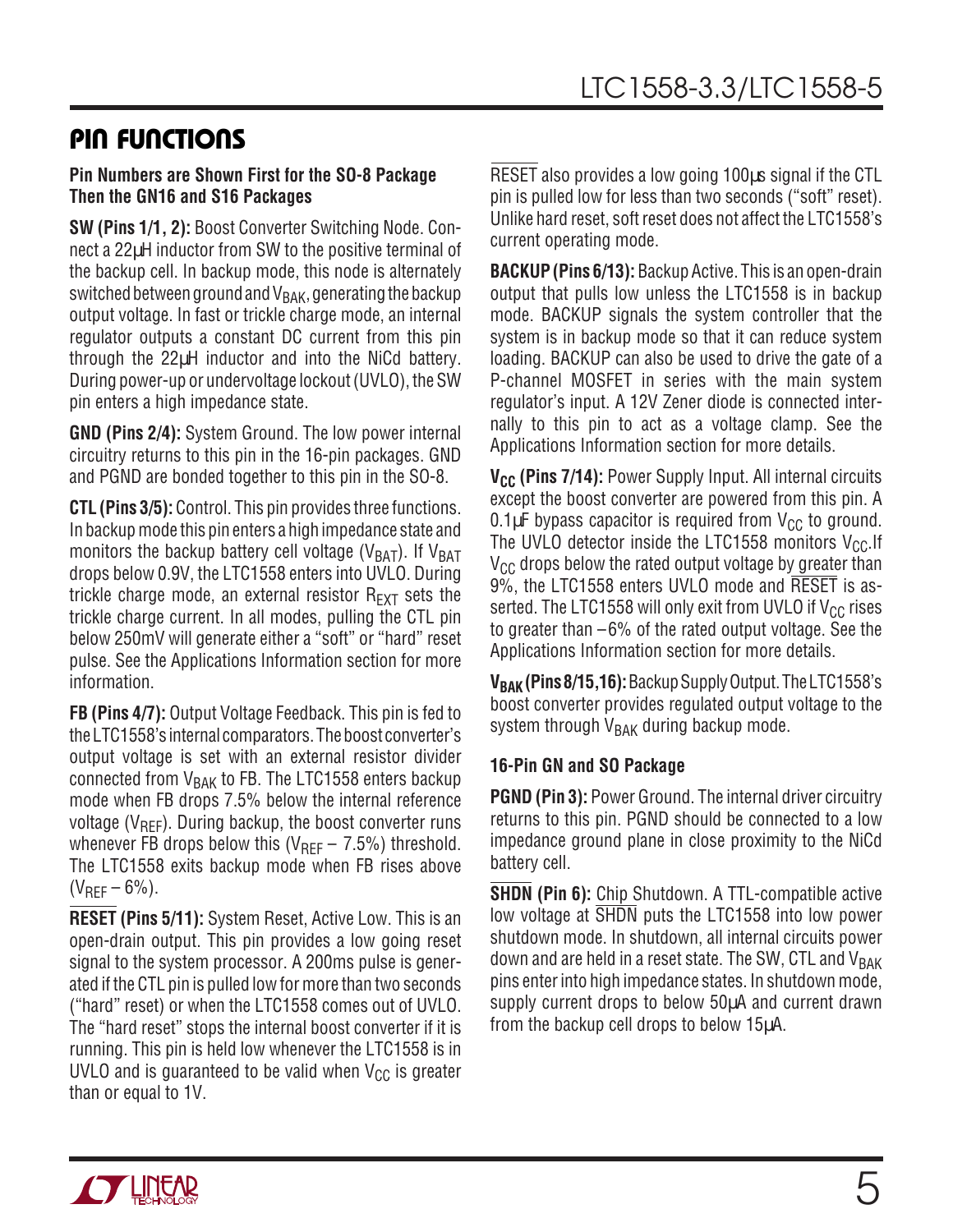## **PIN FUNCTIONS**

**LOBAT (Pin 9):** Low-Battery Detector Output. This is an open-drain output that pulls low when the backup cell drops below 1V. It gives early warning to the system controller that the backup cell is getting weak. This pin is disabled when the LTC1558 is in trickle charge mode.

**RESET (Pin 12):** System Reset, Active High. This is a TTLcompatible output driver. It can be used to connect to systems that require active high logic. The RESET output will go high whenever RESET is pulled low. If RESET is externally pulled low, RESET will go high.



# **BLOCK DIAGRAM**

## **SWITCHING WAVEFORMS**



#### **Cold Power Boot-Up (Main Battery Replaced/Turned On)**



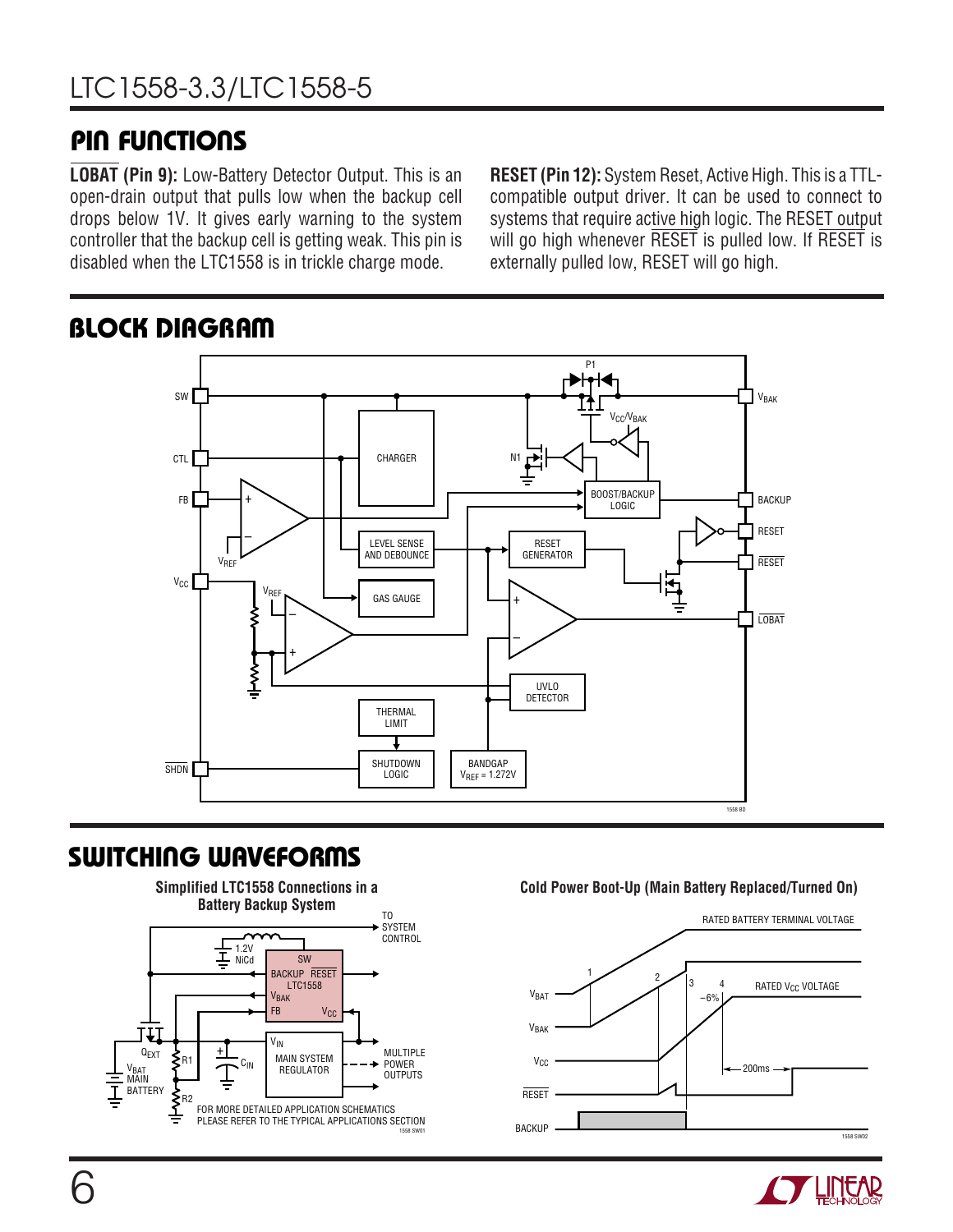## **SWITCHING WAVEFORMS**

### **Cold Power Boot-Up Description**

- 1. The V<sub>BAT</sub> voltage increases and turns on the  $Q_{EXT}$  body diode.  $V_{BAK}$  follows  $V_{BAT}$  by one body diode drop.
- 2.  $V<sub>BAK</sub>$  increases above the system regulator's minimum input voltage. The system regulator wakes up and starts ramping up the system power supply. RESET remains asserted from  $V_{CC} = 1V$ .
- 3. The LTC1558's internal bandgap wakes up. The LTC1558's internal boost converter does not turn on as RESET remains asserted. Once  $V_{FB}$  is greater than  $(V_{REF}-6%)$ , BACKUP is deasserted after the t<sub>PHL</sub> delay time.  $Q_{\text{EXT}}$  turns on and  $V_{\text{BAK}} = V_{\text{BAT}}$ .
- 4. RESET is asserted for a further 200ms after  $V_{CC}$ exceeds –6% of its rated value.



### **Backup Mode (Main Battery Discharged)**

### **Backup Mode Description**

- 1. Trigger into Backup Mode. The main battery fails and  $V_{FB}$  drops 7.5% below the LTC1558's internal  $V_{REF}$ . The BACKUP pin is asserted after a t<sub>RISF</sub> delay time and the LTC1558's boost converter is turned on.
- 2. Backup Mode. The LTC1558's boost converter charges and discharges the inductor with 165mA peak current. If  $V_{FR}$  doesn't recover above (V<sub>RFF</sub>  $-7.5\%$ ) (due to a heavy load), the boost converter increases peak charging current to 330mA. When  $V_{FB}$  rises above  $(V_{\text{RFF}} - 7.5\%)$ , the boost converter stops but the BACKUP pin remains asserted.
- 3. Recovery from Backup Mode. While the boost converter is running, the main battery is restored. This causes the external MOSFET's body diode to conduct and  $V_{FB}$  is pulled higher than ( $V_{REF}$  – 6%). BACKUP deasserts and the boost converter finishes its last cycle.
- 4. Trigger into UVLO. During backup, the 1.2V NiCd cell grows weak and its terminal voltage falls. The LOBAT pin is asserted to give an early warning when the cell voltage drops below 1V. RESET is asserted when the cell voltage drops below 0.9V and the LTC1558 enters UVLO mode.

7

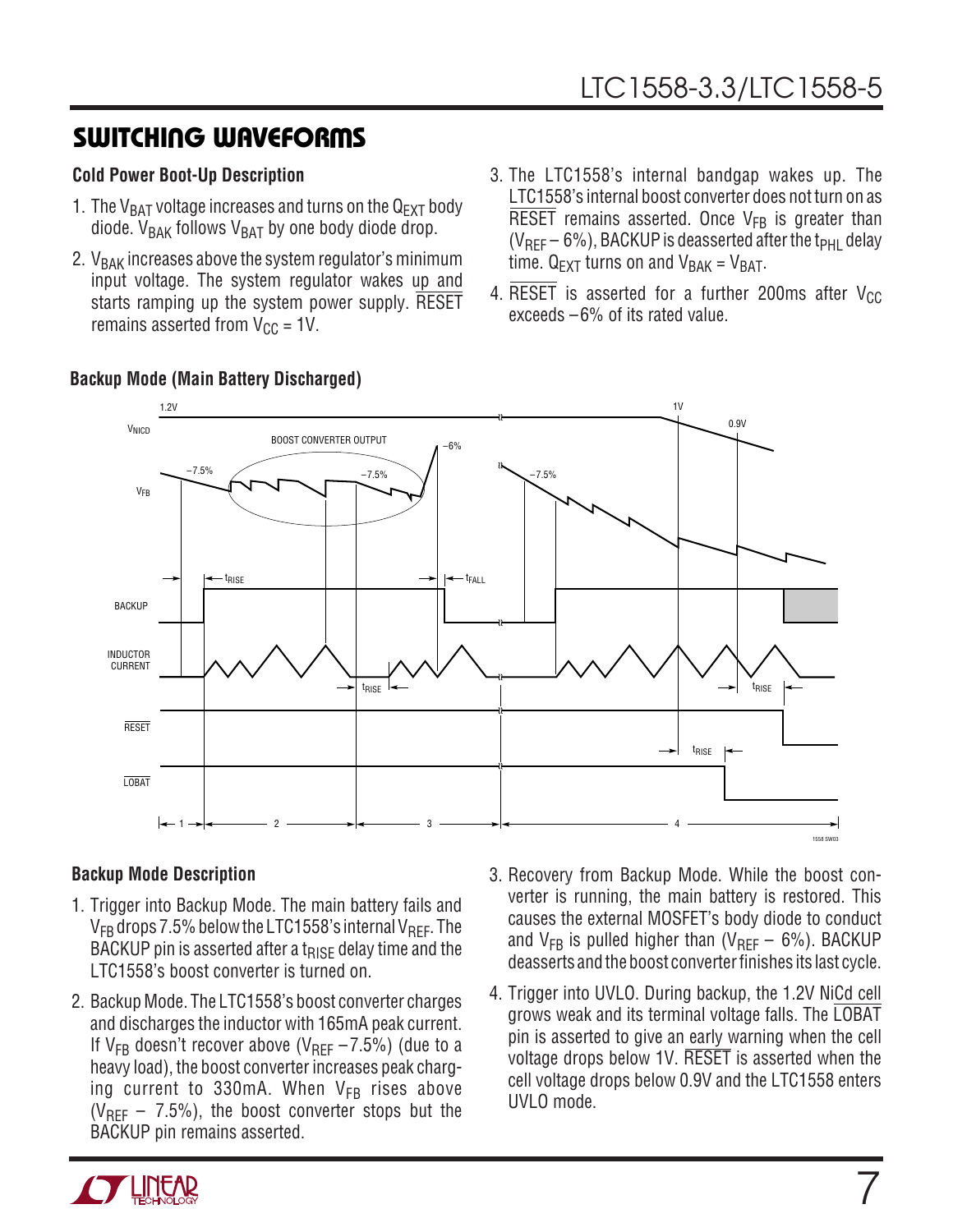### **Overview**

The LTC1558 is a versatile backup battery control system designed to provide all the functions necessary to implement a complete, highly integrated backup system within a single chip. It allows the system to maintain its rated supply voltage during backup, offering maximum system design flexibility. The LTC1558 allows the use of a low cost rechargeable NiCd cell for backup, eliminating the need for expensive, replaceable 4.5V lithium backup cells.

The LTC1558 includes an onboard boost converter designed to generate an adjustable voltage (3V to 10V) from a single 1.2V NiCd cell. This voltage is connected to the system's DC/DC converter input, enabling the system to continue operation when the main battery fails. A "smart" recharging circuit uses an accumulating gas gauge to measure the charge extracted from the backup battery during a backup cycle. This measured charge is then replaced in a fast recharge cycle, without wasting excess power or overcharging the backup cell. An externally adjustable trickle charge circuit maintains the cell charge after the fast charge cycle has completed, minimizing drain from the main battery during standby.

Included in the LTC1558 is a complete backup circuit that monitors the main system power and automatically switches in the backup circuit as the primary power supply falls away (due to a weak or disconnected main battery). The LTC1558 also performs  $V_{CC}$  supervisory functions during normal system operations. An LTC1558-3.3 monitors a 3.3V supply voltage at its  $V_{CC}$  pin whereas an LTC1558-5 monitors a 5V supply at its  $V_{CC}$  pin. In both cases, the LTC1558 derives power for the majority of the internal circuitry (except for the boost converter) from the  $V_{CC}$  pin. Table 1 shows the signal conditions for the LTC1558's various operating modes. Note that  $V_{CC}$  in Table 1 refers to the rated  $V_{CC}$  voltage, 3.3V or 5V.

### **Boost Converter Operation**

The LTC1558 uses an onboard synchronous boost converter with a fixed peak current architecture that provides a simple and flexible system solution while eliminating the need for conventional frequency compensation. The boost converter's output, set by the external divider connected to the FB pin, supports the main system regulator during **Figure 1. Typical LTC1558 Connection**

#### **Table 1**

| <b>CONDITIONS</b>                                                                   |
|-------------------------------------------------------------------------------------|
| $1$ V < V <sub>CC</sub> < V <sub>CC</sub> (Rated Value) – 9%<br>or $V_{BAT} < 0.9V$ |
| $V_{\text{CTI}} < 250 \text{mV}$                                                    |
| $V_{CC}$ > $V_{CC}$ (Rated Value) – 6%                                              |
| $V_{FR}$ < ( $V_{RFF}$ – 7.5%)                                                      |
| $V_{FR}$ > ( $V_{RFF}$ – 6%)                                                        |
| $V_{FR}$ < ( $V_{RFF}$ – 7.5%)                                                      |
| $V_{FR}$ > ( $V_{RFF}$ – 7.5%)                                                      |
|                                                                                     |

backup. It can supply a minimum backup power of 100mW. The boost converter operates in a modified pulse skipping mode; each switch cycle transfers a known amount of charge from the backup cell to the regulated output. This prevents uncontrolled discharge of the backup cell and allows the LTC1558 to accurately measure the charge removed from the backup cell by counting the charge pulses.

The LTC1558 enters backup mode when the main battery voltage drops. As shown in Figure 1, the main battery voltage is scaled down by an external resistor divider and fed to the LTC1558's backup comparators. These compare the scaled voltage with an internal trimmed  $V_{REF}$ (1.272V), switching the LTC1558 into backup mode when  $V_{FB}$  drops 7.5% below  $V_{BF}$ . Upon entering backup mode, the BACKUP pin is asserted and the internal boost converter turns on. The BACKUP signal is used to turn off the external P-channel MOSFET, isolating the main battery from the LTC1558 and the system regulator's input. The LTC1558's boost converter will charge the input capacitor  $C_{IN}$  of the system regulator until  $V_{FB}$  rises above  $(V_{REF}-7.5%)$ .



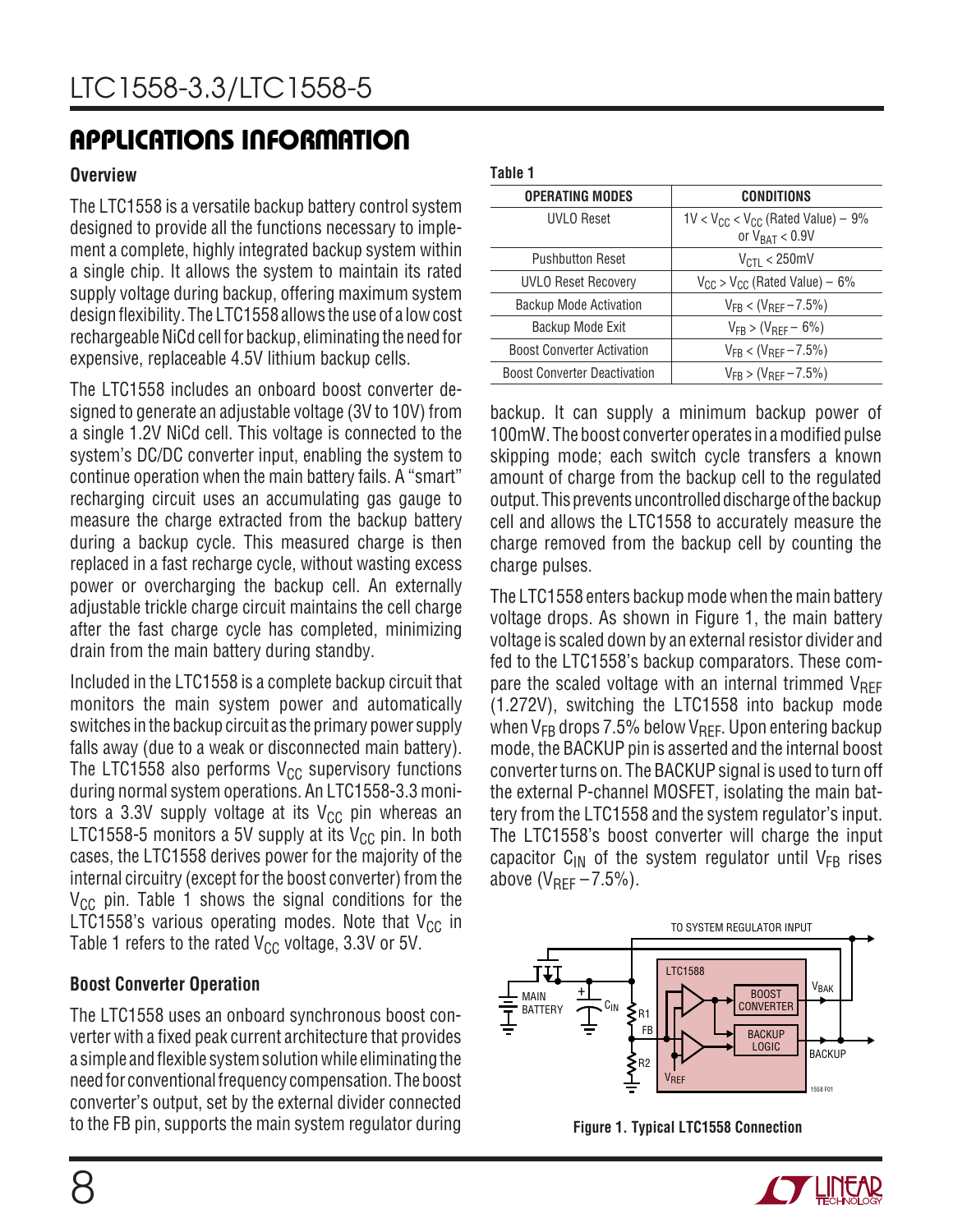Once  $V_{FB}$  rises above ( $V_{BFF}$  – 7.5%), the LTC1558's boost converter deactivates and the freshly charged input capacitor supplies power to the system regulator. The cycle repeats again when the input capacitor's charge is drained away and  $V_{FB}$  again drops below (V<sub>REF</sub> – 7.5%). The BACKUP pin remains asserted until the main battery is restored. This ensures that the LTC1558 does not switch in and out of backup mode unnecessarily.

The LTC1558's boost converter minimizes output ripple under light load conditions by reducing the charge transferred for the first two consecutive switch cycles. When  $V_{FB}$  falls below ( $V_{BFF}$  – 7.5%), the boost operation starts by connecting the SW pin to ground through an internal  $0.5\Omega$  N-channel MOSFET (N1 in the Block Diagram). The current through the external 22µH inductor rises linearly through this switch.



**Figure 2. Inductor Current During Switching**

When the switch current reaches an internally preset level of 165mA, the boost converter connects the SW pin to the  $V_{\rm BAK}$  pin through an internal 2 $\Omega$  P-channel MOSFET (P1 in the Block Diagram). The inductor current discharges through P1, charging up the capacitor connected externally to  $V_{BAK}$  (C<sub>IN</sub> of the system regulator, Figure 1). The inductor current falls at a rate proportional to the difference between the backup cell voltage and the output voltage  $V_{\text{BAK}}$ . When the inductor current reaches zero, indicating all of its energy has been transferred to the output capacitor, the LTC1558 looks at the FB pin voltage. If  $V_{FB}$  has increased above the ( $V_{BFF}$  – 7.5%) threshold, the boost converter shuts off both switches and waits for  $V_{FB}$  to drop below (V<sub>REF</sub>  $-7.5\%$ ) again.

If  $V_{FB}$  is still less than (V<sub>REF</sub>  $-7.5\%$ ) after the first boost cycle, the LTC1558 immediately reconnects SW to ground, repeating the boost cycle. If after two consecutive pulses,  $V_{FB}$  is still not above the boost threshold (V<sub>RFF</sub> – 7.5%), the LTC1558 decides that the load is not so light after all,

and doubles the internal inductor charging current limit to 330mA for subsequent cycles. This is high current mode. By doubling the peak inductor current, each boost cycle effectively carries four times more energy compared to low current mode (E =  $1/2 \cdot Ll^2$ ), doubling the available output power. When  $V_{FB}$  exceeds the ( $V_{BF}$  – 7.5%) boost threshold, the LTC1558 stops the boost converter and resets the internal two pulse counter. The next time  $V_{FB}$ falls below ( $V_{\text{RFF}} - 7.5\%$ ), the boost converter restarts in low current mode for at least two boost cycles. Moderate or changing loads will cause the LTC1558 to shift between the two peak inductor current limits, keeping the output in tight regulation. Near its maximum load capability, the LTC1558 will stay in 330mA high current mode and the output voltage  $V_{\text{RAK}}$  will hover around the user programmed value.

### **V<sub>BAK</sub> Capacitor ESR**

The type of output capacitor and the user programmed  $V_{\text{BAK}}$  value will affect the LTC1558's output ripple and efficiency. In most applications, the main  $V_{\text{BAK}}$  capacitor is primarily determined by the requirements of the main power supply. Such a capacitor will generally meet the requirements of the LTC1558. In unusual circumstances or circuits where the main system regulator's input capacitor is located some distance away from the LTC1558, a local output capacitor may be necessary.



**Figure 3. V<sub>BAK</sub> Ripple** 

The maximum ripple on the  $V_{\text{BAK}}$  pin is equal to capacitor ESR voltage drop due to the boost converter's output current pulses. The ripple frequency and output duty cycle is proportional to the inductor discharge time. Given a fixed inductor value (22µH) and a known peak current limit, the booster's discharge time in each boost cycle is

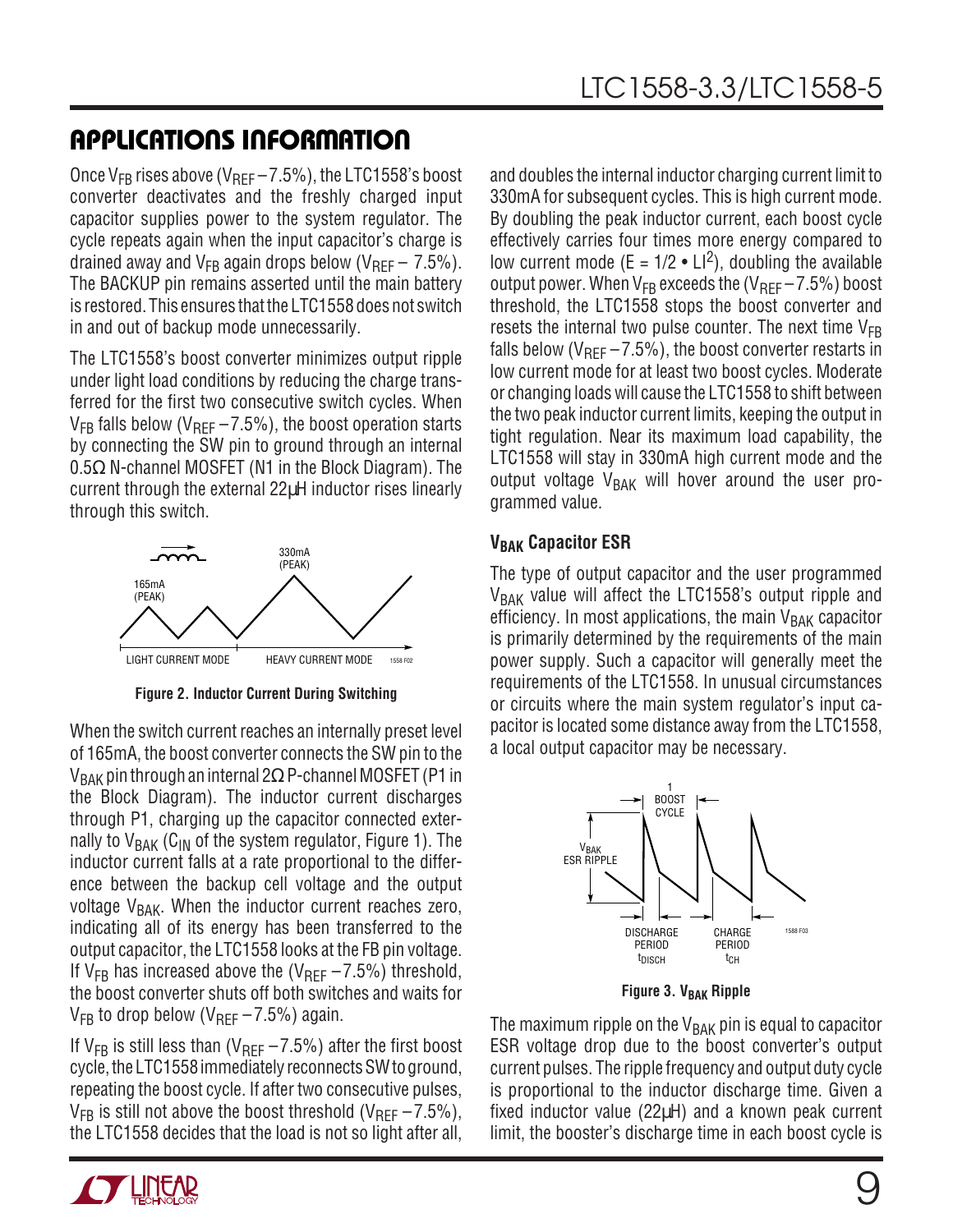proportional to the difference between  $V_{\text{BAK}}$  (3V to 10V) and the battery cell voltage,  $V_{BAT}$  (1.2V).

Assuming ESR =  $0.2\Omega$ ,  $I_{IND(PEAK)} = 330$ mA,  $V_{BAK} = 6V$ ,

 $V_{RIPPLE(P-P)} = (I_{IND(PEAK)})(R_{ESR(CAP)})$ = (330mA)(0.2Ω)

 $= 66$ m $V$ 

Since  $V_{BAK}$  must be scaled down to  $V_{FB}$ , the external resistor ratio

```
= 6V/1.272V= 4.717
```
Therefore the noise amplitude seen by the FB comparators is:

$$
= 66 \text{mV} / 4.717
$$

$$
= 14 \text{mV}
$$

The discharge time period,

 $t_{DISCH} = (L \cdot l_{IND(PFAK)})/(V_{BAK} - V_{BAT})$  $= (22\mu H \cdot 330\text{mA})/(6V - 1.2V)$  $= 1.5<sub>u</sub>$ 

For lowest  $V_{BAK}$  = 3V and maximum  $I_{IND(PEAK)}$  = 445mA,

 $V_{RIPPLE(P-P)} = 89$ mV RB resistor ratio  $= 2.358$ Noise amplitude = 37.7mV

 $t_{DISCH} = 5 \mu s$ 

The internal  $V_{FB}$  comparators are designed to have a slow response time to filter away this ripple. The  $(V_{\text{RFF}}-6\%)$ FB comparator has a 6µs rising edge delay and 2µs falling edge delay. The ( $V_{REF}$  – 7.5%) FB comparator has a similar 6µs rising time delay but a much longer falling time delay of 20µs. This enables the comparator to control the booster properly, and avoids turning off the boost converter prematurely due to false triggering by the ESR ripple.

## **Exit from Backup**

When a new battery is inserted into the system, the higher main battery voltage turns on the external P-channel MOSFET's body diode and raises  $V_{BAK}$  (and  $V_{FB}$ ) to a higher voltage. The LTC1558 detects the return of the main battery by watching for  $V_{FB}$  to exceed (V<sub>REF</sub> –6%). The LTC1558 then stops its internal boost converter and begins to recharge the NiCd cell. BACKUP is deasserted to signal to the system controller to restore system loading and resume normal operations. At the same time, the external P-channel MOSFET is driven by the BACKUP signal. The P-channel MOSFET turns on and allows the main battery to bypass its body diode and drive the system regulator directly.

Since the user can replace the main battery anytime during the LTC1558's backup operations, the BACKUP signal may be deasserted while the boost converter is switching. To prevent the potential problem of residual energy in the inductor, the LTC1558 will only stop the boost converter after it has completed the current boost cycle.

## **UVLO Lockout Under Excessive Backup Load**

Very heavy loads (above the LTC1558's maximum power output) will pull the boost converter's output below the boost threshold. Under these conditions, the LTC1558's boost converter will continue to supply 330mA current pulses to the system regulator while charge on the  $V_{\text{BAK}}$ capacitor  $(C_{IN})$  drains away. The system regulator will not maintain its output regulation and the system  $V_{CC}$  will drop. When  $V_{CG}$  drops below  $-9%$  of the rated voltage for more than  $9\mu s$ , the LTC1558's V<sub>CC</sub> supervisory circuit activates UVLO mode, shutting off the boost converter and asserting the RESET pins. The 9µs delay prevents the LTC1558 from being fooled by brief transients or noise spikes on its  $V_{CC}$  pin. Upon receipt of the reset signals, the host system should shut down in a orderly manner. The LTC1558's  $V_{CC}$  supervisory circuit will remain alive until  $V_{CC}$  is less than 1V to ensure valid reset pin signals.

## **Backup Cell Voltage Monitoring**

As the boost converter removes charge from the backup NiCd cell, the cell's terminal voltage falls. Permanent damage to the NiCd cell can occur if it is discharged to below 0.9V. To prevent this, the LTC1558 monitors the cell's terminal voltage through the CTL pin during backup. If the CTL pin drops below 0.9V for more than 20µs, the UVLO circuit shuts down the boost converter and asserts the RESET pins. Since the CTL pin can also be connected to an external pushbutton reset, the LTC1558 includes

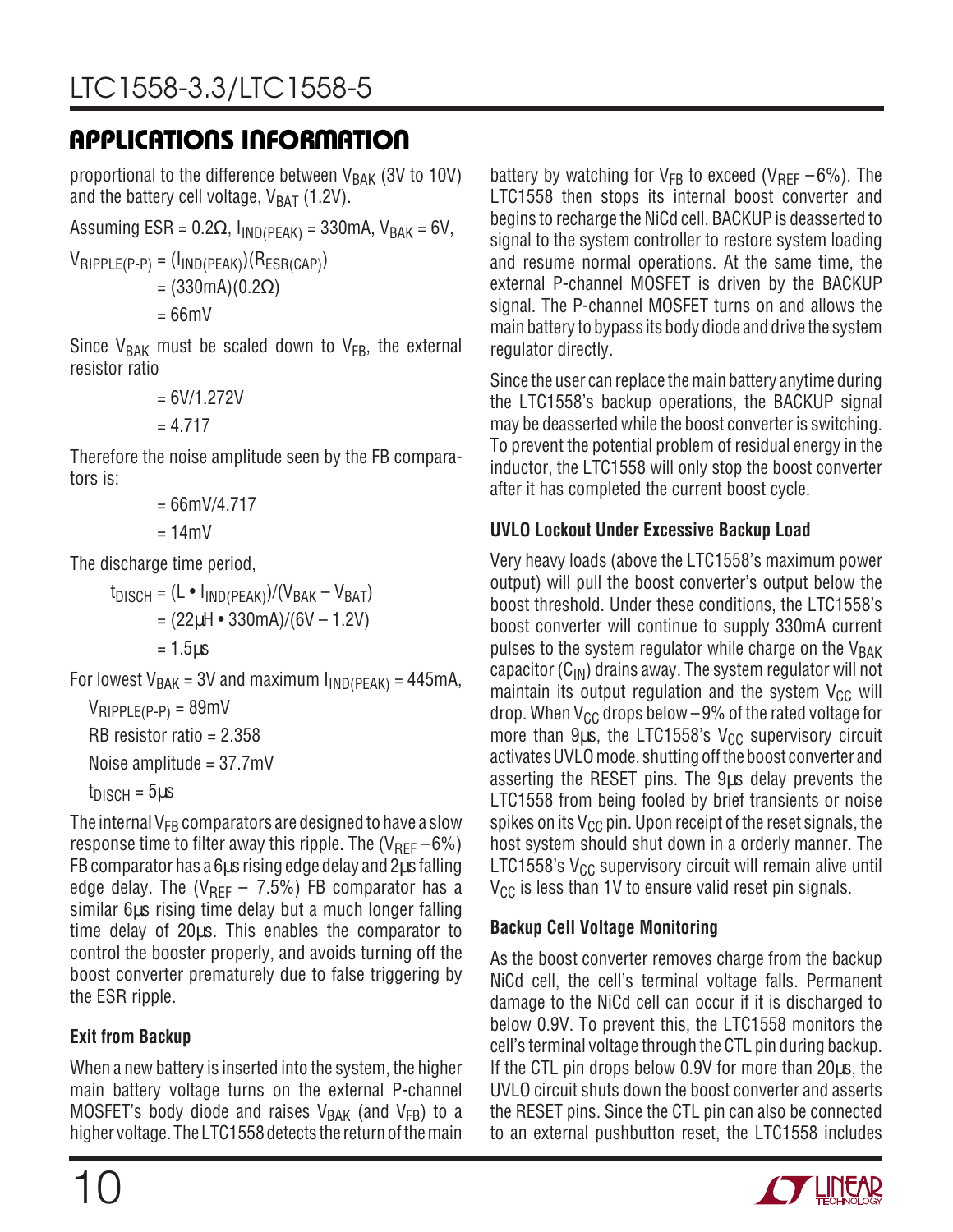internal logic to ensure that the low cell voltage reset is triggered only if the CTL pin is between 0.9V and 0.25V. This will prevent a pushbutton reset (which pulls CTL below 250mV) from being mistaken as a low cell voltage condition. Unusual situations where the NiCd cell voltage drops drastically below 0.25V will also trigger UVLO, since the LTC1558 will treat this as a "hard" reset after 2 seconds.

An optional LOBAT output, available in the 16-pin GN or SO package, can be used to signal the system when the cell voltage falls below 1V, giving an early warning that the backup cell is heavily discharged. The LOBAT output is disabled when the LTC1558 is in trickle charge mode because the CTL pin is pulled to 0.5V by the LTC1558.

### **Fault Protection and Thermal Limit**

The LTC1558's boost converter incorporates two internal timers that turn off the switch transistors if the inductor charge or discharge time gets abnormally long.

The inductor charge time may get abnormally long if the NiCd cell voltage drops below 0.25V without triggering the  $0.25V < V_{BAT} < 0.9V$  low cell voltage comparator. In this case, the NiCd cell is assumed to be damaged and the LTC1558's priority is shutting down the system gracefully. In this case, the timer will shut off the N-channel switch transistor after a maximum charging time (14µs). The boost converter continues switching but delivers reduced output power, causing  $V_{CC}$  to drop. The LTC1558 will enter UVLO either when  $V_{CC}$  drops below ( $V_{\text{CC}(RATED VOLTAGE)} - 9\%$ ) or after the LTC1558 detects CTL lower than 0.25V for 2 seconds, in which case "hard" reset occurs.

The discharging time can also get abnormally long if a serious overload condition occurs during switching. The timer will shut off the P-channel pass transistor after 10µs, protecting the boost converter. The LTC1558 will end up in UVLO as  $V_{CC}$  drops below ( $V_{CC}$ (RATED VOLTAGE) -9%).

In addition, the LTC1558 is protected for safe area operation with an internal thermal shutdown circuit. If the device is overloaded for a long period of time, the thermal shutdown circuit forces the LTC1558 into UVLO. The threshold temperature for thermal shutdown is typically 155°C.

The LTC1558's boost converter is designed so that no current drains from the battery to the load during output short circuit or  $V_{CC}$  = 0V conditions. This assures that the system can be powered down for a long period of time. This eliminates the risk of finding a nonfunctioning backup system upon power-up.

### **Backup Cell Fast Recharge**

The LTC1558 includes an onboard gas gauge circuit, consisting of a 23-bit divider and a 9-bit up/down counter. The gas gauge logic assumes that the boost converter uses a 22µH inductor, allowing it to estimate battery charge by counting switch pulses. The gas gauge counts up from zero as charge is removed from the backup cell in backup mode. It takes roughly 8.4 million 165mA boost pulses (low current mode) to increment the up/down counter by one count. In high current mode, the 330mA pulses skip the first two bits of the divider because each 330mA pulse carries four times as much energy as a 165mA pulse. At maximum load and  $V_{CC}$  = 5V, the gas gauge divider will increment by one count every 7.5µs while the boost converter is running. Full count is reached after approximately 2.2 hours, equivalent to about 512mAhr of charge.

Upon entering recharge mode (after the main battery is restored) the LTC1558 connects a 16mA fast recharge current source from  $V_{CC}$  to the SW pin. At the same time, an internal free running oscillator counts down the gas gauge counter at a rate designed to replace about 160% of the charge previously removed from the backup cell. When the gas gauge counter reaches zero, the LTC1558 reduces the charging current at the SW pin to the userprogrammed trickle charge current level.

Under some circumstances, the LTC1558 can exit the backup mode with invalid gas gauge contents. This can occur under three possible conditions:

- a) The backup cell was completely exhausted during a backup cycle and the LTC1558 entered UVLO.
- b) The backup cell was replaced while the main supply was disabled.
- c) A backup cycle was terminated prematurely by a "hard" reset or an output overload.

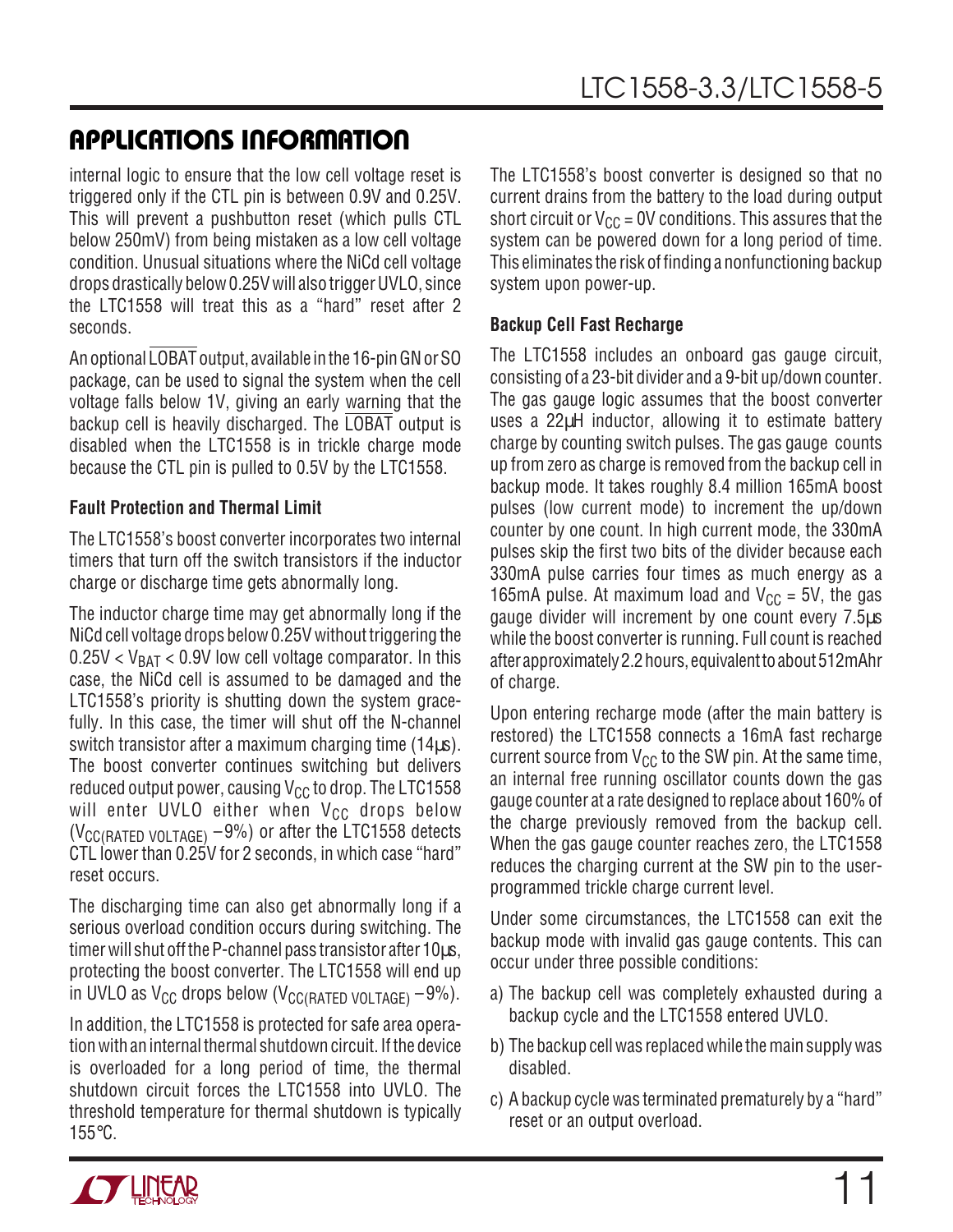In these cases, the LTC1558 assumes that the backup cell is exhausted and presets the gas gauge counter to a default capacity of 128mAhr. It then initiates a recharge cycle.

Setting the gas gauge to this default value results in a fast recharge cycle long enough to replenish 1.6 times 128mAhr of charge into the backup cell (13.9 hours). If the backup cell is actually exhausted, it will be fully recharged. If the battery is partially or fully charged, or is significantly smaller than 128mAhr capacity, the extra charging time will be wasted. However, the LTC1558's 15mA fast charge current should not be high enough to damage the cell. Once the full-count recharge has been completed, the backup cell is assumed to be fully charged and subsequent backup/recharge cycles resume normally.

Although the LTC1558 will not fully recharge backup cells larger than 128mAhr capacity upon power-up, it can still be used with such cells. Such a cell will be fully replenished by the subsequent trickle charge cycle. Under most conditions, even a partially charged large cell will still be capable of supporting several hours of backup. For example, a small 60mAhr button cell can back up the system for 20 minutes at an output power of 100mW. Note that at lower programmed  $V<sub>BAK</sub>$  values, the boost converter efficiency improves and allows more backup time from the same cell compared to a higher  $V_{BAK}$  value.

Once it reaches full recharge, a cell bigger than 512mAhr is likely to overrun the gas gauge counter before it runs out of charge during an extended backup cycle. The LTC1558 gas gauge counter will not roll over if this occurs; it will stay at full count until the backup cycle ends and then partially recharge the cell with a full count cycle as above.

Very short backup cycles (<32s) may not extract enough charge from the backup cell to increment the gas gauge counter at all. To ensure that the backup cell is not slowly "nibbled" away, the gas gauge counter is always incremented by 1mAhr each time the controller comes out of backup. This ensures that the backup cell is always replenished with at least a 1mAhr charge every time the LTC1558 enters backup mode.

### **Battery Backup Cell Trickle Charge**

When the gas gauge counter reaches zero, the LTC1558 terminates fast recharge and reduces the recharge current to the user-programmed trickle current level. The LTC1558 provides a trickle current that the user can program from 50µA to 2mA. The trickle current is set by an external resistor from the positive terminal of the backup cell to the CTL pin. In trickle charge mode, CTL is regulated to 0.5V, resulting in a CTL pin current of  $(V_{BAT} - 0.5)/R_{EXT}$ . This current is internally multiplied to feed back ten times the R<sub>EXT</sub> current into the backup battery. Since the LTC1558 trickle charges only after the completion of the fast recharge cycle, the backup cell voltage should be very close to 1.2V. This simplifies the calculation of the  $R_{EXT}$  resistor value. For example, a 47k resistor from  $V_{BAT}$  to CTL sets the trickle charge current to approximately 150µA.



**Figure 4. Trickle Current Charger**

#### **Undervoltage Lockout**

The LTC1558 includes an undervoltage lockout (UVLO) system that ensures that the system will shutdown gracefully if the backup cell is exhausted or overloaded. As described in the previous section, the LTC1558 will

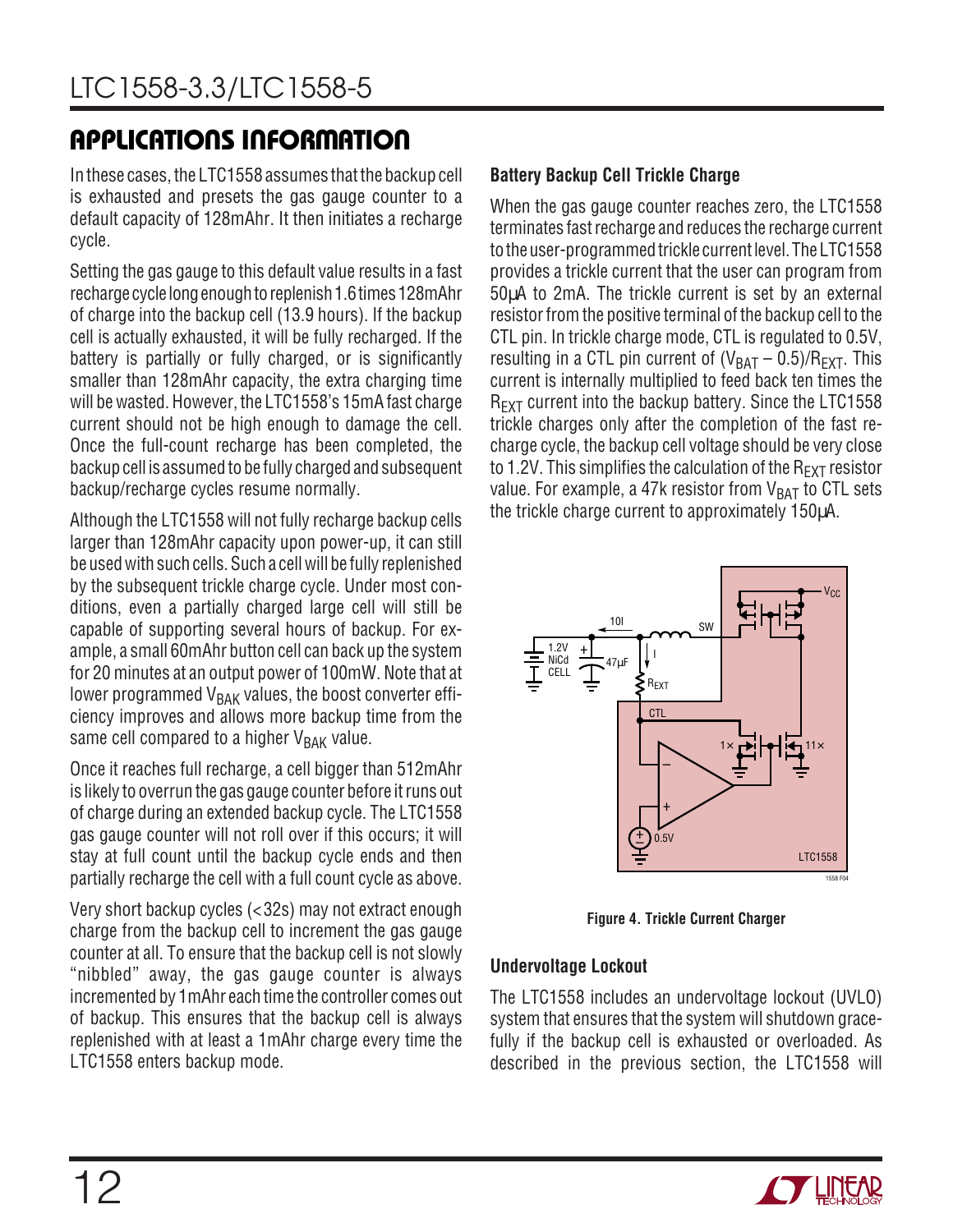terminate backup operation and remain off until the main power supply returns. It then runs a fast recharge cycle to recharge the backup cell. An onboard low-battery comparator in the 16-pin GN or SO package provides an early warning signal when the backup cell drops below 1V.

The UVLO circuit also trips if the LTC1558's  $V_{CC}$  supervisory circuit detects that  $V_{CC}$  drops below  $-9\%$  of the rated  $V_{CC}$  voltage due to overload or output short-circuit conditions. Once the UVLO circuit trips, the LTC1558 asserts the RESET pins until the  $V_{CC}$  voltage drops below 1V. It will then remain off until V<sub>CC</sub> rises to within (V<sub>CC</sub> – 6%) of the rated output voltage. During power-up from UVLO, the LTC1558 asserts the RESET pins until the  $(V_{CC} - 6\%)$ threshold. Once  $V_{CC}$  exceeds ( $V_{CC}$  – 6%), the RESET pins remain asserted for another 200ms ("hard" reset) before being released to inform the system to start operating.

### **Reset Operation**

The LTC1558 includes an onboard pushbutton reset switch controller. If the CTL pin is pulled to ground (< 250mV) by a pushbutton or an open-drain output, the LTC1558 generates a pulse at the RESETpins after the trailing edge of



**Figure 5. Pushbutton Resets**

the CTL signal. A short (less than 2s) low going signal at CTL will generate a "soft" reset (100µs) pulse at the RESET pins. A low CTL signal for more than 2s will generate a "hard" reset pulse at its RESETpins. During "hard" reset, the LTC1558 will disable the boost converter if it is in backup mode. All signals at the CTL pin are debounced for 20ms to prevent multiple resets, allowing the CTL pin to be connected directly to a pushbutton to ground.

The RESET pin is an open-drain output that requires an external pull-up resistor. The RESET pin is a TTL-compatible CMOS output.

### **Shutdown**

The 16-pin LTC1558 has a TTL-compatible input, SHDN, that shuts down the whole chip, asserts the RESET pins and places the CTL,  $V_{BAK}$  and SW pins into high impedance states. The SHDN pin has an internal pull-up that ensures the chip will not shut down if the pin is left floating. The SHDN pin typically draws 8 $\mu$ A when pulled low at V<sub>CC</sub> = 5V. The chip consumes less than 50µA during shutdown while  $V_{CC}$  is still alive.

Although there is no SHDN pin for the SO-8 package, the user can shut down the part by pulling CTL to ground. The chip enters "hard" reset leaving only the bandgap and comparators alive. The charger and the boost converter shut off completely. Note that the backup cell slowly discharges through  $R_{\text{EXT}}$  in this mode.

### **Inductor Selection**

The LTC1558 is designed to operate with a recommended inductor value of 22 $\mu$ H ( $\pm$ 20%) with <0.2 $\Omega$  DC resistance.

Using inductor values higher than 22µH will deliver more output power but will cause the gas gauge counter to count inaccurately and under recharge the backup cell. At the same time, the N-channel transistor timer will limit the peak current if the charging time becomes overextended due to the higher inductor value. Using inductor values lower than 22µH will degrade the boost converter's maximum output power and cause the gas gauge counter to overcharge the backup cell. Table 2 lists the recommended surface mount inductor part numbers.

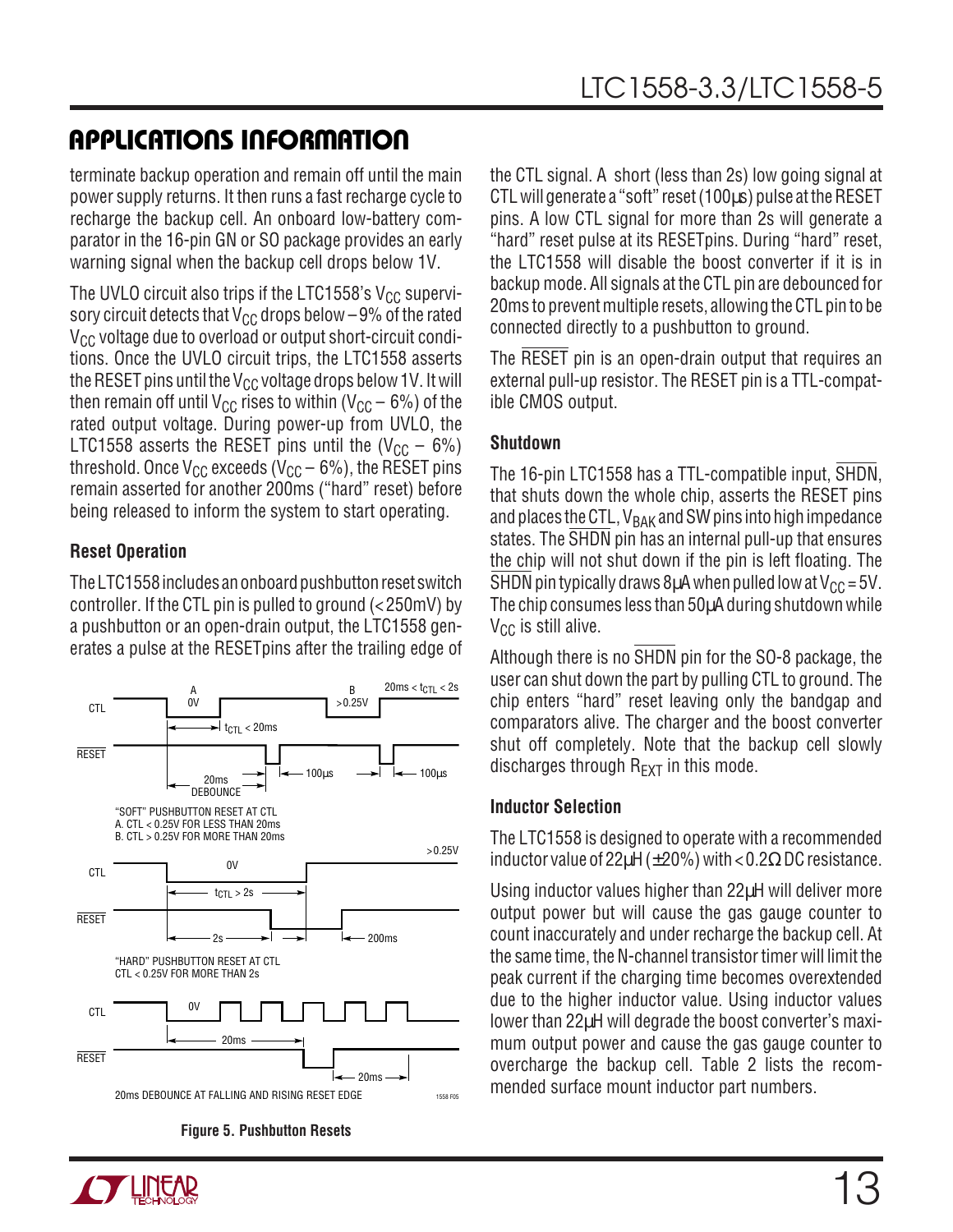#### **Table 2. Recommended Inductors**

| MANUFACTURER | <b>PART</b><br><b>NUMBER</b> | <b>TYP INDUCTOR</b><br>VALUE | DCR $(\Omega)$ |
|--------------|------------------------------|------------------------------|----------------|
| Sumida       | CD54-220                     | $22\mu H \pm 20\%$           | 0.18           |
| Sumida       | CDRH73/74                    | $22\mu H \pm 20\%$           | 0.2/0.11       |

### **Capacitor Selection**

The LTC1558 requires a minimum  $V_{\text{BAK}}$  capacitor of 44 $\mu$ F to ensure that the boost converter can regulate the output at 20mA load. The capacitor's ESR should be small  $(< 0.2 \Omega$ ) to minimize voltage spikes that might incorrectly trigger the LTC1558's internal FB comparators. Note that the LTC1558 can usually share the output capacitor with the system regulator. Thus its ratings like  $V_{MAX}$ ,  $I_{RIPPLE(RMS)}$ , etc., will all have to meet the system regulator's specifications as well.

### **Battery Selection**

A primary application for the LTC1558 is a "bridging" supply, only providing backup current while the main system battery is being replaced. In these applications, the LTC1558 works well with NiCd button cells or small cylindrical cells, reducing system costs and board space. It is optimized for use with up to 512mAhr battery capacities.

The LTC1558 can work with standard or memory backup specific NiCd cells. Memory backup cells can operate at higher temperatures and have lower self discharge rates. The LTC1558's trickle charger is designed to accommodate both memory backup cells (with low self discharge) and standard cells (with higher self discharge). Some recommended manufacturers and part numbers are listed in Table 3.

| Table 3. Button/Cylindrical NiCd 1.2V Cells |                                                                          |                                              |                                                           |
|---------------------------------------------|--------------------------------------------------------------------------|----------------------------------------------|-----------------------------------------------------------|
| <b>MANUFACTURER</b>                         | PART<br><b>NUMBER</b>                                                    | <b>CAPACITY</b><br>(mAhr)                    | $R_{SERIES}(\Omega)$                                      |
| SAFT<br>(Memory Backup)                     | GB60<br>GB170<br>GB280                                                   | 60<br>170<br>280                             | 1.1<br>0.4<br>0.4                                         |
| SAFT<br>(Standard)                          | VB10E<br>VB22E<br>VB30E<br>VB60E                                         | 100<br>220<br>300<br>600                     | 0.038<br>0.022<br>0.017<br>0.014                          |
| Sanyo<br>(Standard)                         | N-50AAA<br>N-110AA<br>N-120TA<br>N-150N<br>N-200AAA<br>N-270AA<br>N-500A | 55<br>120<br>130<br>170<br>220<br>305<br>500 | 0.055<br>0.03<br>0.034<br>0.027<br>0.021<br>0.015<br>0.09 |
| Panasonic<br>(Standard)                     | P-11AA                                                                   | 110                                          | 0.08                                                      |

#### The internal resistance of the backup cell increases power dissipation as the boost converter draws current from it during switching, degrading efficiency. Due to the fixed inductor peak current architecture, the LTC1558's boost converter output power drops significantly when the NiCd cell's internal resistance increases at the end of its charge. This is because the inductor charging time will increase due to a larger R/L time constant, decreasing the switching frequency. It is advisable, especially for batteries with high internal resistance, to include a 47µF bypass capacitor across the battery to ensure that the boost converter can deliver the maximum output power regardless of the NiCd internal resistance.

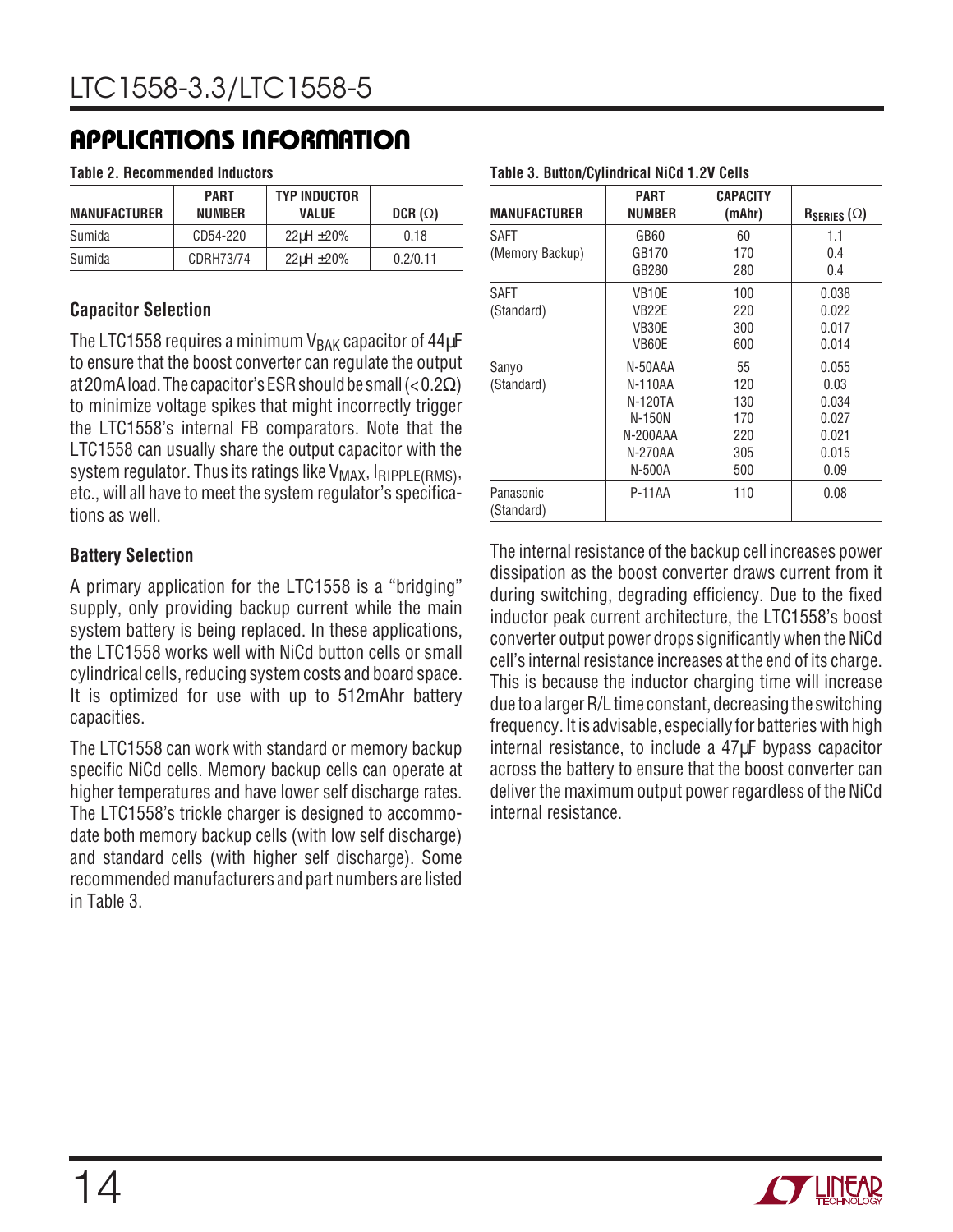## **TYPICAL APPLICATIONS U**



**LTC1558-3.3 Low Main Battery Voltage (4.5V to 10V) Application**

### **Typical "Low Voltage" Application**

The maximum main battery voltage is less than the maximum  $V_{\text{BAK}}$  pin voltage (12V). This configuration has the lowest number of external components.

The LTC1435's minimum input voltage is 3.5V. The  $V_{\text{BAK}}$ voltage, set by R11 and R12, is programmed to 3.8V. Therefore, the main battery's lowest voltage should be  $3.8V + 1$  body diode drop = 4.5V. This will enable a fresh main battery to turn on the external P-channel MOSFET and power up the system out of UVLO during cold power boot or out of backup mode when the LTC1558 is powering up the system.

A 100k pull-up resistor enables the open-drain BACKUP pin to turn the external P-channel MOSFET off when  $V_{\text{BAK}}$ is higher than  $V_{CC}$ .

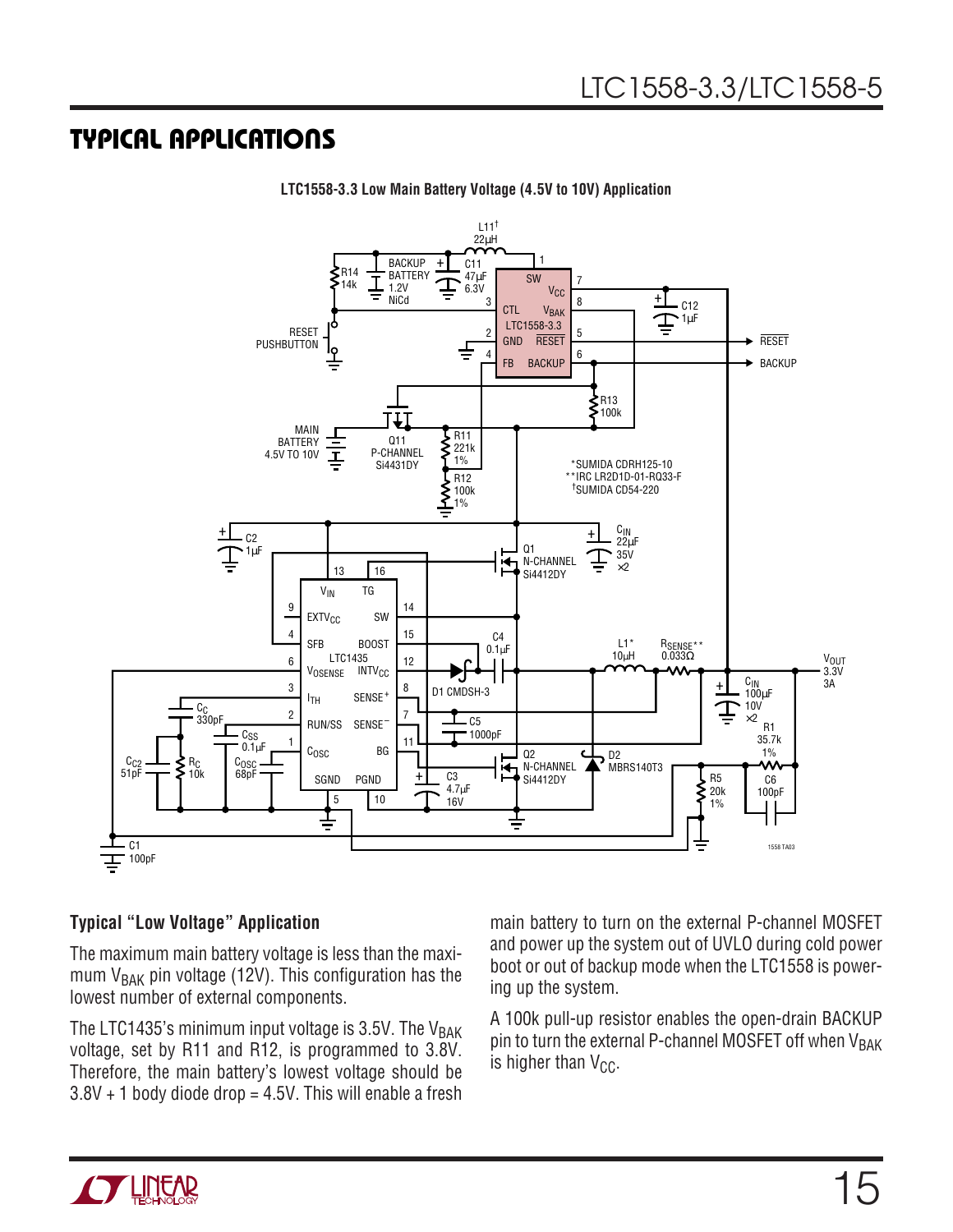# **TYPICAL APPLICATIONS U**



**LTC1558-5 Medium Main Battery Voltage (7V to 18V) Application**

### **Typical "Medium Voltage" Application**

The maximum main battery voltage is more than the maximum  $V_{BAK}$  pin voltage (12V). This configuration is needed for most notebook computers that have 3-cell or 4-cell series connected lithium battery packs.

The Schottky diode D11 (1N5818) prevents the main battery's high terminal voltage from overstressing the LTC1558's  $V_{BAK}$  pin during nonbackup conditions. An internal Zener inside the LTC1558 will clamp  $V_{\rm BAK}$  to 12V when the 1N5818's reverse bias leakage current increases at high temperature.

A 100k pull-up resistor enables the LTC1558's open-drain BACKUP pin to turn the external P-channel MOSFET off during backup mode, even when  $V_{\text{BAK}}$  is higher than  $V_{\text{CC}}$ .

The main battery pack should have an internal control to shut itself down once its energy is used up. This prevents the lithium cells from deep discharge damage. Once the main battery shuts down, the FB voltage drops and the LTC1558 switches to backup mode.

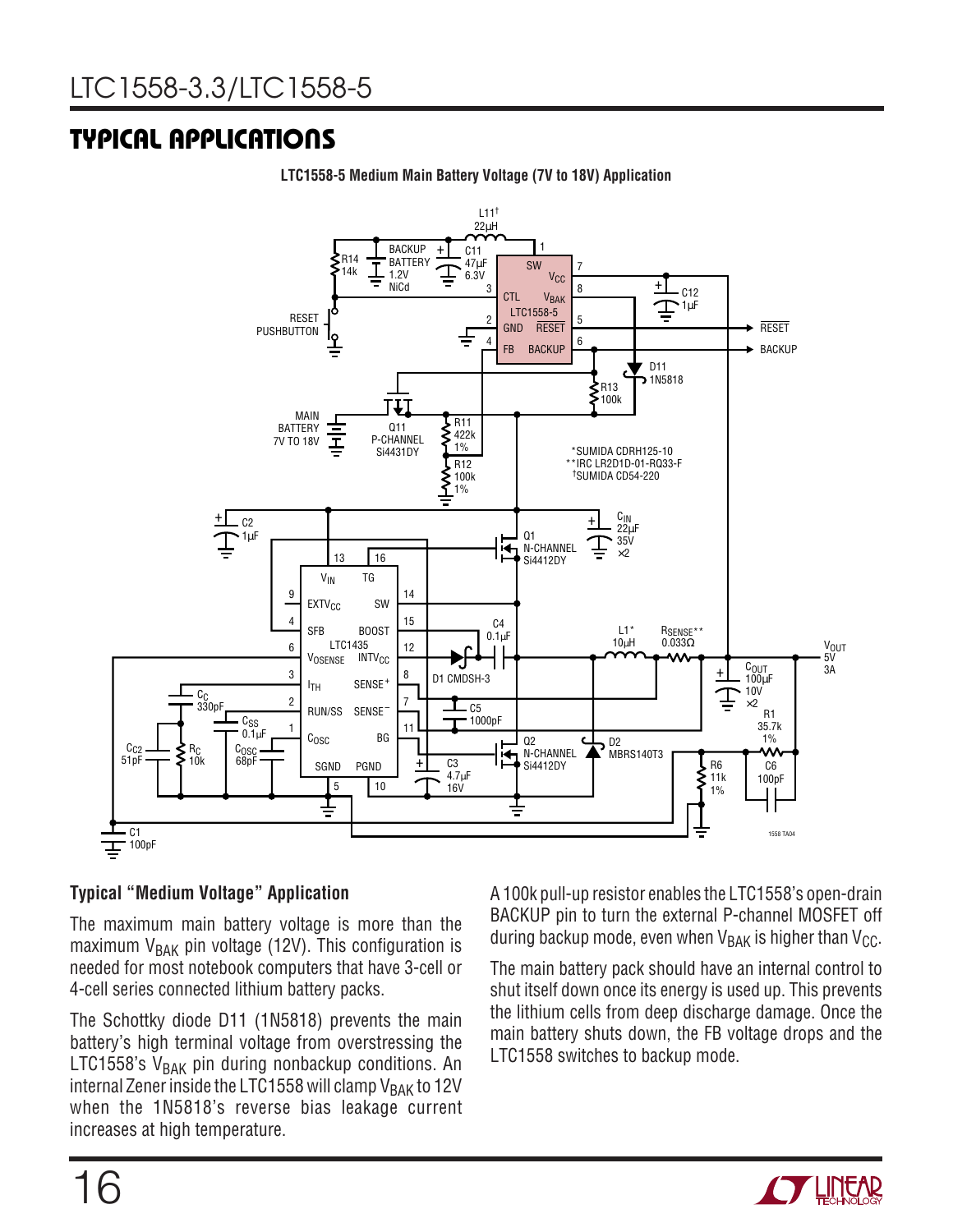## **TYPICAL APPLICATIONS U**



**LTC1558-5 High Main Battery Voltage (48V) Application**

### **Typical "High Voltage" Application**

The maximum main battery voltage is 48V.

The Schottky diode D11 (MBR170) prevents the main battery's high terminal voltage from overstressing the LTC1558's  $V_{BAK}$  pin during nonbackup conditions. An internal Zener inside the LTC1558 will clamp  $V_{\text{BAK}}$  to 12V when the MBR170's reverse bias leakage current increases at high temperature.

As shown above, the design must ensure that  $V_{BAT}$  does not force the external P-channel MOSFET's  $V_{GS}$  above its maximum rating (15V for the MTD2955E) shown during nonbackup mode.

During nonbackup mode, the LTC1558's open-drain BACKUP pin is low. The external 12V Zener and 2N3906 conduct and the MTD2955E's  $V_{GS}$  is clamped at approximately 12V. During backup, the BACKUP pin floats and the 2N3906's base voltage is pushed nearer to  $V_{\text{BAK}}$ . The MTD2955E is effectively turned off, isolating the main battery from  $V_{\text{BAK}}$  during backup.

The main battery pack should have an internal control to shut itself down once its energy is used up. This prevents it from deep discharge damage.

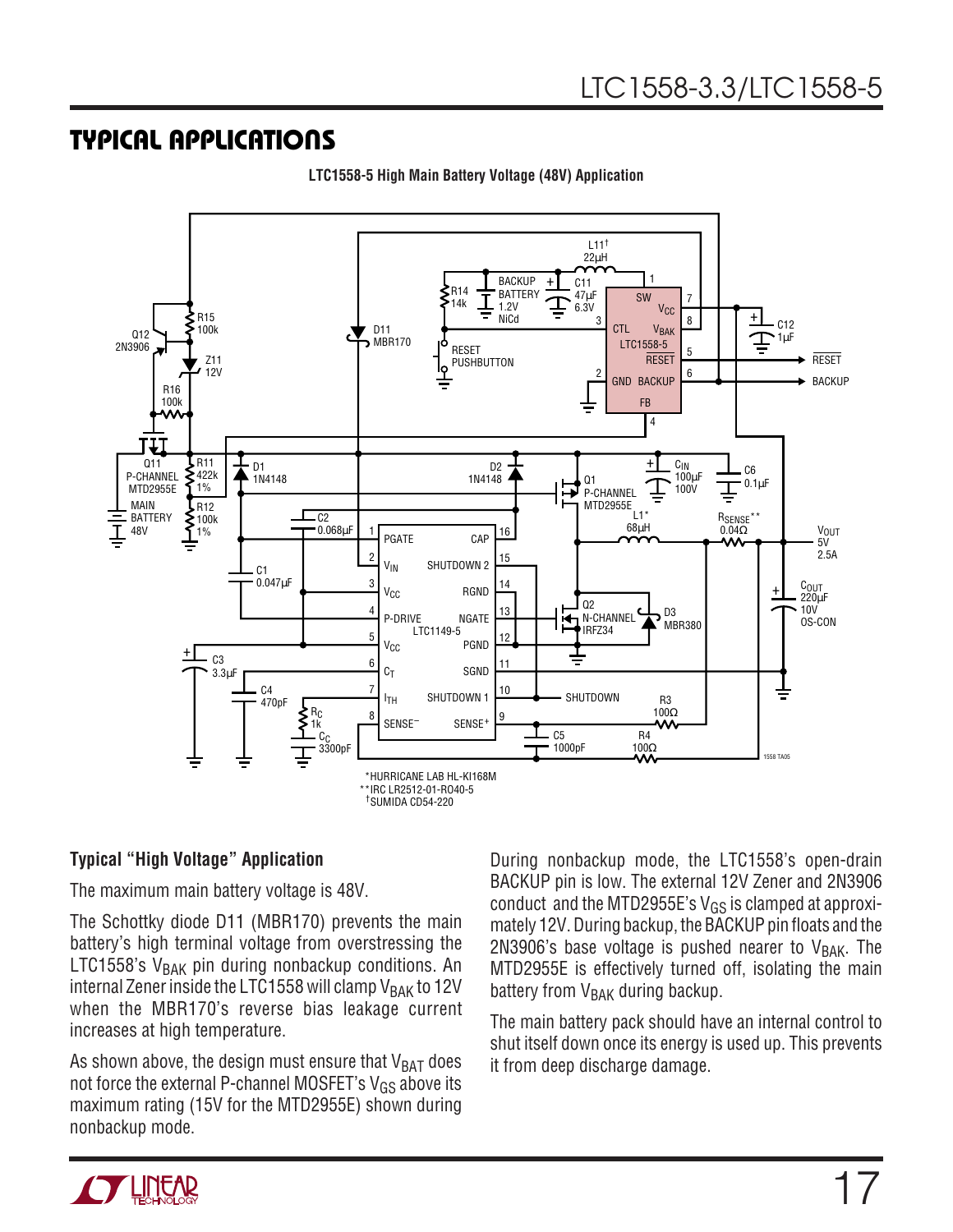## **PACKAGE DESCRIPTION U Dimensions in inches (millimeters) unless otherwise noted.**

**GN Package 16-Lead Plastic SSOP (Narrow 0.150)** (LTC DWG # 05-08-1641)





\* DIMENSION DOES NOT INCLUDE MOLD FLASH. MOLD FLASH SHALL NOT EXCEED 0.006" (0.152mm) PER SIDE

\*\* DIMENSION DOES NOT INCLUDE INTERLEAD FLASH. INTERLEAD FLASH SHALL NOT EXCEED 0.010" (0.254mm) PER SIDE



GN16 (SSOP) 1197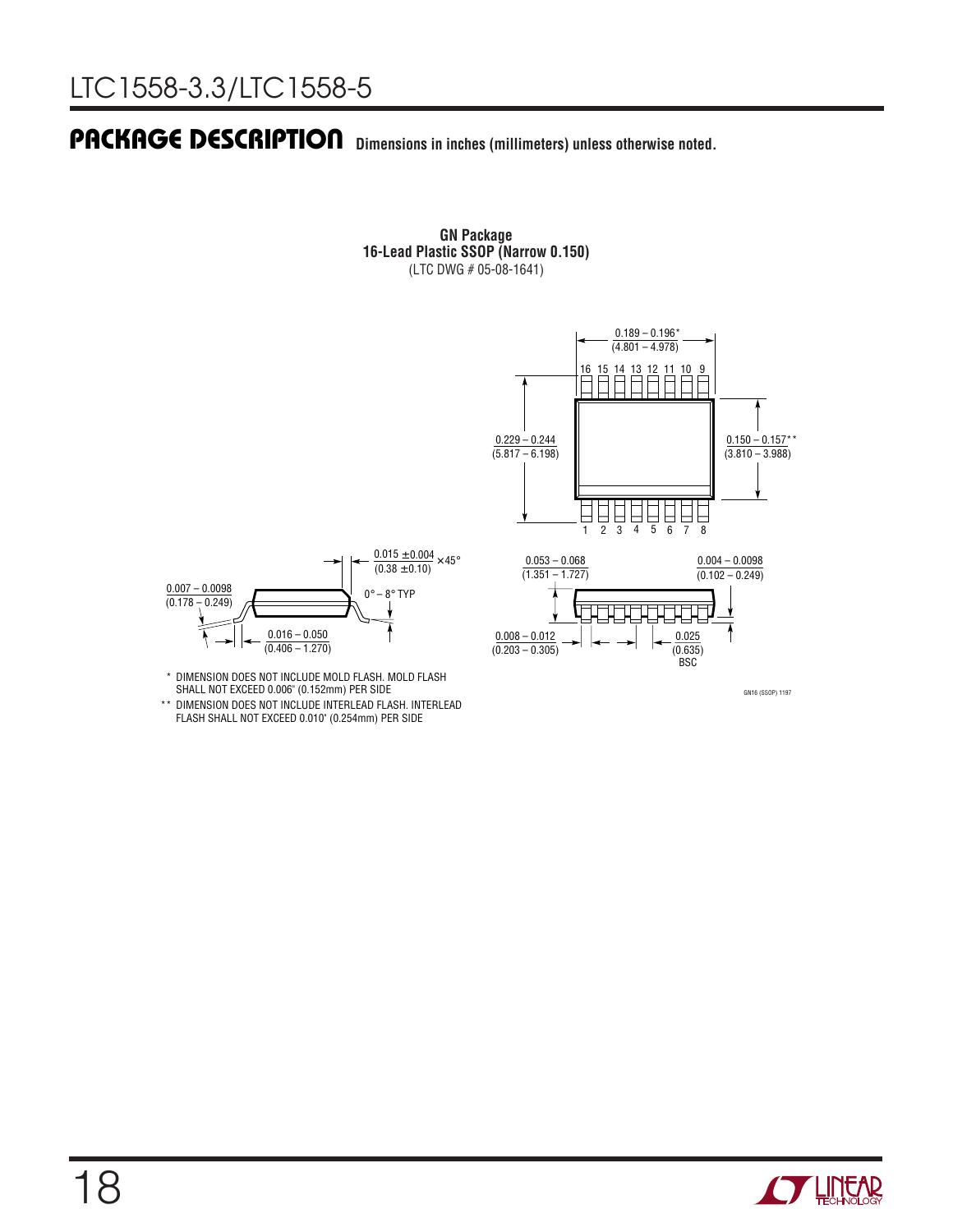## **PACKAGE DESCRIPTION U Dimensions in inches (millimeters) unless otherwise noted.**



**S8 Package 8-Lead Plastic Small Outline (Narrow 0.150)**

SO8 0996

**S Package 16-Lead Plastic Small Outline (Narrow 0.150)** (LTC DWG # 05-08-1610)

FLASH SHALL NOT EXCEED 0.010" (0.254mm) PER SIDE



SHALL NOT EXCEED 0.006" (0.152mm) PER SIDE

DIMENSION DOES NOT INCLUDE INTERLEAD FLASH. INTERLEAD \*\* FLASH SHALL NOT EXCEED 0.010" (0.254mm) PER SIDE



Information furnished by Linear Technology Corporation is believed to be accurate and reliable. However, no responsibility is assumed for its use. Linear Technology Corporation makes no representation that the interconnection of its circuits as described herein will not infringe on existing patent rights.